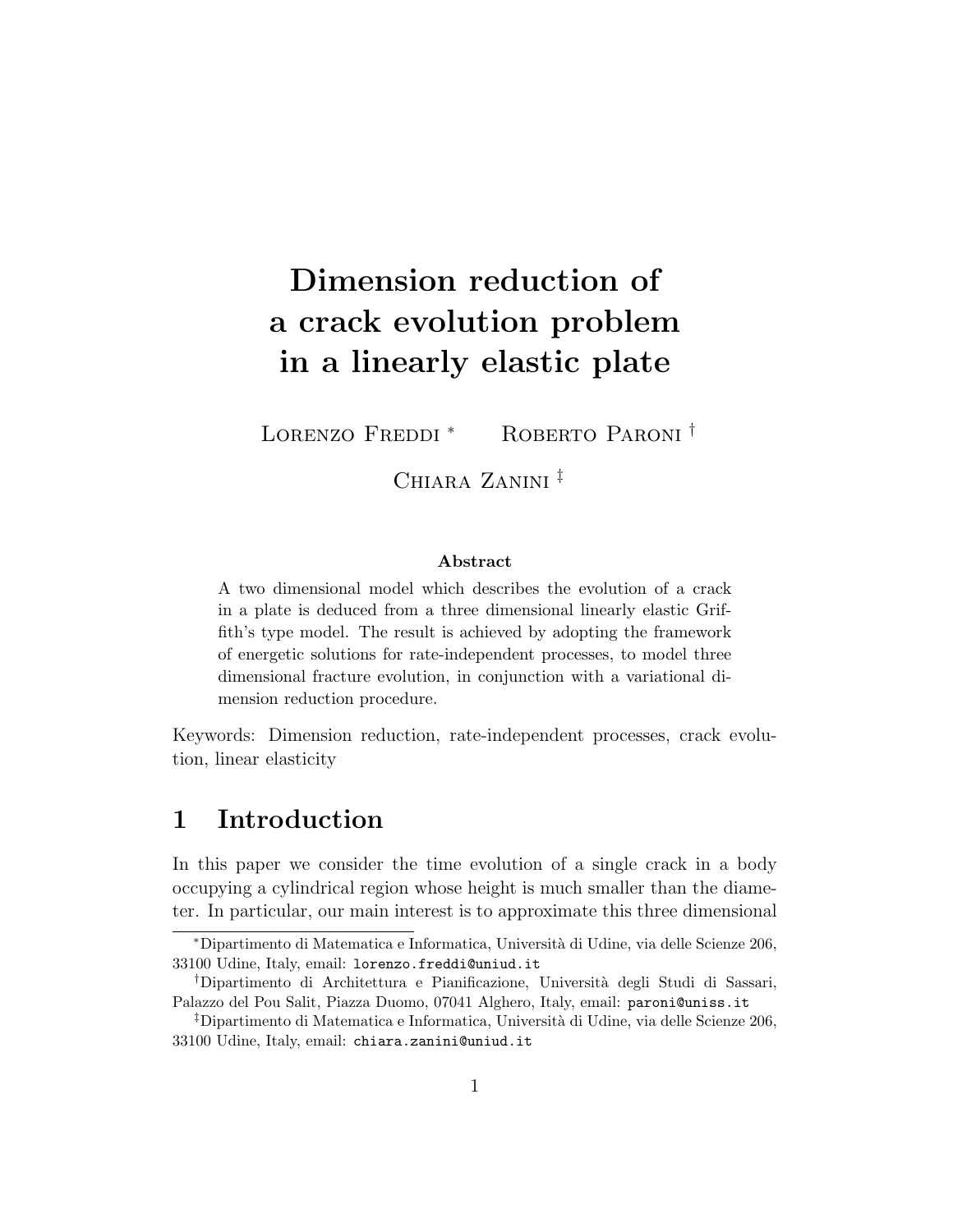problem with an appropriate two dimensional evolution model. Hence, the framework of energetic solutions for rate-independent processes, to model three dimensional fracture evolution, will be used in conjunction with a variational dimension reduction procedure.

Energetic solutions for rate-independent processes have been extensively studied in recent years; see for instance [15] and references therein. For a crack evolution problem the notion of energetic solution is based on a global energetic stability principle related to Griffith's criterion [13] which asserts that a crack grows if the energy release rate is bigger than the fracture toughness and it is stationary otherwise. These concepts have been developed along a fruitful line of research generated by the revision of fracture mechanics by Francfort and Marigo [11], see [10] and references therein. In this context crack growth is studied, differently from Griffith's approach, without prescribing the crack path position. Nonetheless in several contexts it is still convenient to start the study within the framework in which the crack path is known in advance, see e.g. [7, 18, 19] and references therein.

While variational convergence for static problems have been well studied, by using the variational property of Γ-limits which ensures convergence of minima and minimizers (for an account of those we refers to the books of Braides [6] and Dal Maso [9]), the related questions for evolutionary systems have been addressed only recently (see [17] and references therein). Actually, we apply, in this paper, a Γ-convergence based scheme for rate-independent evolutionary problems developed by Mielke, Roubíček and Stefanelli in [17].

In particular, we consider a sequence of cylinders whose height is scaled by an adimensional parameter  $\varepsilon$ . Each of these regions shall denote the reference configuration of a body in which a single crack may advance along a fixed path. The mechanical response of the bodies is characterized by an energy consisting of the sum of a linearly elastic bulk part and, following Barenblatt, a cohesive crack surface energy. Also the surface part of the energy is split into the sum of two parts so to appropriately describe the behavior parallel and orthogonal to the axes of the thin cylinders. A vertical crack may evolve, along a fixed path, but only dissipating energy. Following Griffith, the dissipation functional is assumed to be essentially proportional to the area swept by the advancement of the crack: thus no dissipation is associated to the "interatomic" forces which generate the cohesive surface energy. We believe that our model may well represent, for instance, the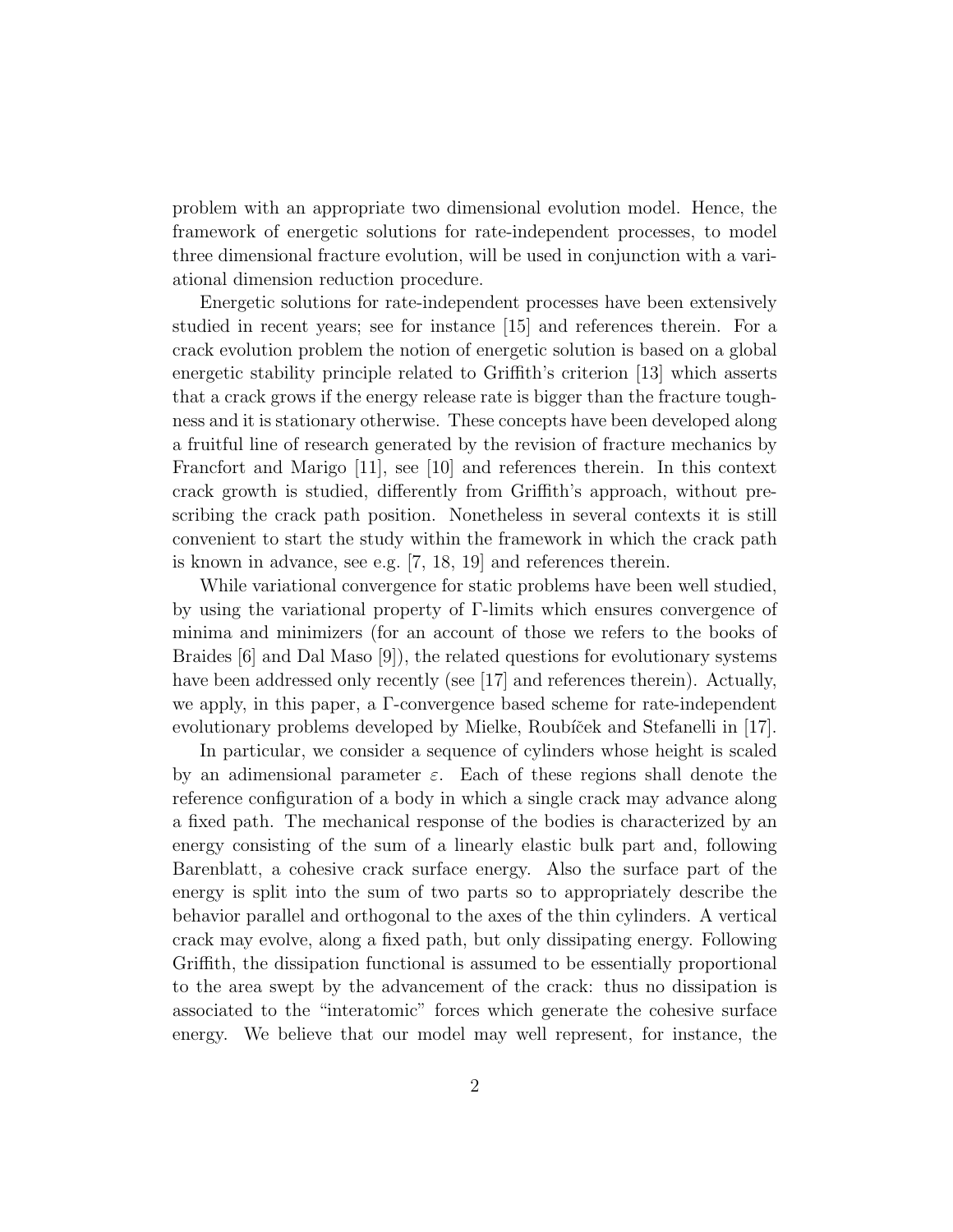evolution of a crack in an elastic body reinforced by soft and hyperelastic fibers (whose bulk contribution is negligible), that is, in bodies in which the presence of the fibers is detected only after the opening of the crack. Our assumptions allow also to set the cohesive surface energy equal to zero and hence to obtain the classical fracture evolution described by Griffith's model.

The bodies are not subject to body or contact forces, and the evolution in time is driven only by a time dependent Dirichlet condition on part of the lateral boundary of the bodies.

The two dimensional evolution problem is obtained, under appropriate scalings, by letting  $\varepsilon$  go to zero within the framework of Mielke, Roubíček and Stefanelli in [17]. The theory put forward by these authors turns out to be very robust and can be easily adapted to our problem.

Dimension reduction problems for rate-independent processes have been considered only very recently, and to our best knowledge the only related result is due to Babadjian [2] who obtained, by using a different scaling, a 2-dimensional evolutionary model of a free crack in a nonlinear elastic membrane.

The paper is organized as follows: in Section 2 the sequence of threedimensional problems is described and the time evolution problem is precisely defined. In Section 3 the domains and consequently some fields are rescaled following classical ideas introduced by Ciarlet and Destuynder [8]. Section 4 is devoted to the computation of some Γ-limits of the energy which are relevant to the asymptotic analysis of the evolutionary system. The two dimensional rate-independent evolutionary limit problem is stated in Section 5, whose energetic solutions turn out to be those associated with the classical energy functional of plates. The convergence of energetic solutions is proven by checking the assumptions needed to apply the abstract convergence scheme of [17]. Section 6 is devoted to write down the equilibrium equations for the limit problem under some additional regularity assumptions.

Notation. We use the following convention for indexing vector and tensor components: Greek indices  $\alpha$  and  $\beta$  take their values in the set  $\{1,2\}$  and Latin indices i, j and k in the set  $\{1, 2, 3\}$ . With a little abuse of notation, and because this is a common practice and does not give rise to any mistake, we use to call "sequences" even those families indicized by a continuous parameter  $\varepsilon \in (0,1)$ . The component k of a vector v will be denoted either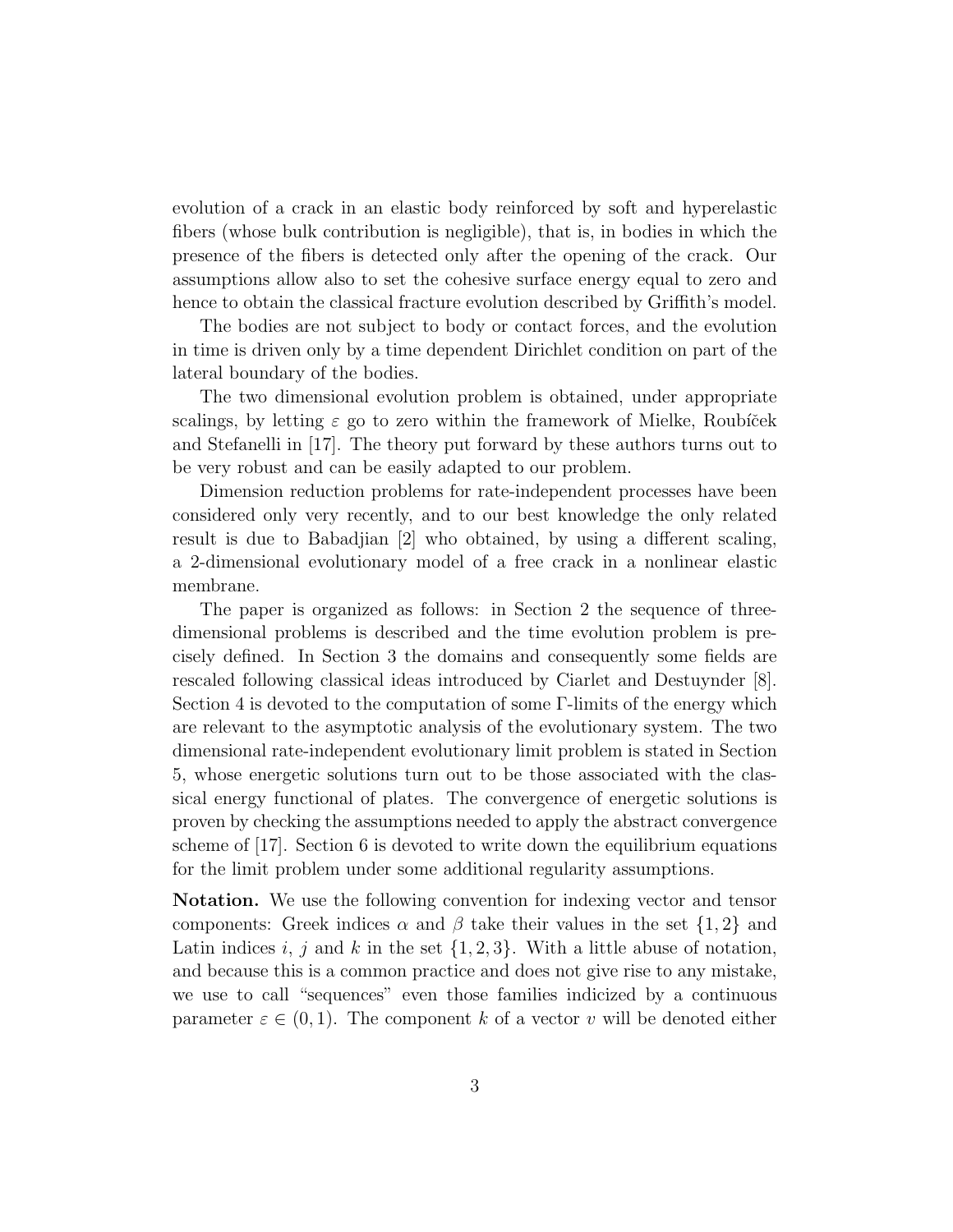with  $(v)_k$  or  $v_k$  and an analogous notation will be used to denote tensor components.

#### 2 The 3D - problem

We consider a body occupying in the reference configuration the region

$$
\Omega^\varepsilon:=\omega\times (-\frac{h}{2}\varepsilon,\frac{h}{2}\varepsilon)\subset\mathbb{R}^3,
$$

where  $\omega$  is a bounded open Lipschitz subset of  $\mathbb{R}^2$  and  $h, \varepsilon > 0$ . The constant parameter  $h$  is kept to clarify the role played by the thickness of the body in the limit problem.

A crack path is prescribed by

$$
\Gamma_L^\varepsilon:=\gamma_L\times (-\frac{h}{2}\varepsilon,\frac{h}{2}\varepsilon),
$$

where  $\gamma_L \subset \overline{\omega}$  is a regular oriented simple curve with length L and intersecting  $\partial\omega$  only in its first endpoint denoted by  $P_0$ , see Fig. 1.

We suppose that the boundary  $\partial \omega$  is partitioned into a relatively open Neumann region,  $\partial_N \omega$ , containing  $P_0$  and a Dirichlet region,  $\partial_D \omega$ , such that  $\mathscr{H}^1(\partial_D\omega) > 0$ , where  $\mathscr{H}^d$  denotes the *d*-dimensional Hausdorff measure. We further set  $\partial_N \Omega^{\varepsilon} := \partial_N \omega \times (-\frac{h}{2})$  $\frac{h}{2}\varepsilon, \frac{h}{2}\varepsilon$  and  $\partial_D\Omega^{\varepsilon} := \partial_D\omega \times (-\frac{h}{2})$  $(\frac{h}{2}\varepsilon, \frac{h}{2}\varepsilon)$ ; of course we have  $\mathscr{H}^2(\partial_D\Omega^\varepsilon)>0$ .

For a chosen parametrization  $\gamma: [0, L] \to \gamma_L$  and an initial path length  $\sigma_{in} \in (0, L)$ , we consider the following family of admissible cracks

$$
\Gamma_{\sigma}^{\varepsilon} := \gamma_{\sigma} \times \left( -\frac{h}{2} \varepsilon, \frac{h}{2} \varepsilon \right) \text{ for } \sigma \in [\sigma_{in}, L],
$$

where  $\gamma_{\sigma} = \{ \gamma(s) \mid 0 \leq s \leq \sigma \}.$  The admissible crack  $\Gamma_{\sigma}^{\varepsilon}$  is uniquely determined by its length  $\sigma$ .

For  $\sigma \in [\sigma_{in}, L]$  we set  $\Omega_{\sigma}^{\varepsilon} := \Omega^{\varepsilon} \setminus \Gamma_{\sigma}^{\varepsilon}$ , and for  $\psi \in H^{1}(\Omega^{\varepsilon}; \mathbb{R}^{3})$  we denote by

$$
\mathcal{A}_{\varepsilon}(\psi,\sigma) := \{ u \in H^1(\Omega^{\varepsilon}_{\sigma};\mathbb{R}^3) \mid u = \psi \text{ on } \partial_D \Omega^{\varepsilon} \}
$$

the set of admissible displacements with boundary value  $\psi$  on  $\partial_D\Omega^\varepsilon$  and crack  $\Gamma_{\sigma}^{\varepsilon}$ . Note that  $\sigma_1 \leq \sigma_2$  implies  $H^1(\Omega_{\sigma_1}^{\varepsilon}; \mathbb{R}^3) \subseteq H^1(\Omega_{\sigma_2}^{\varepsilon}; \mathbb{R}^3)$ .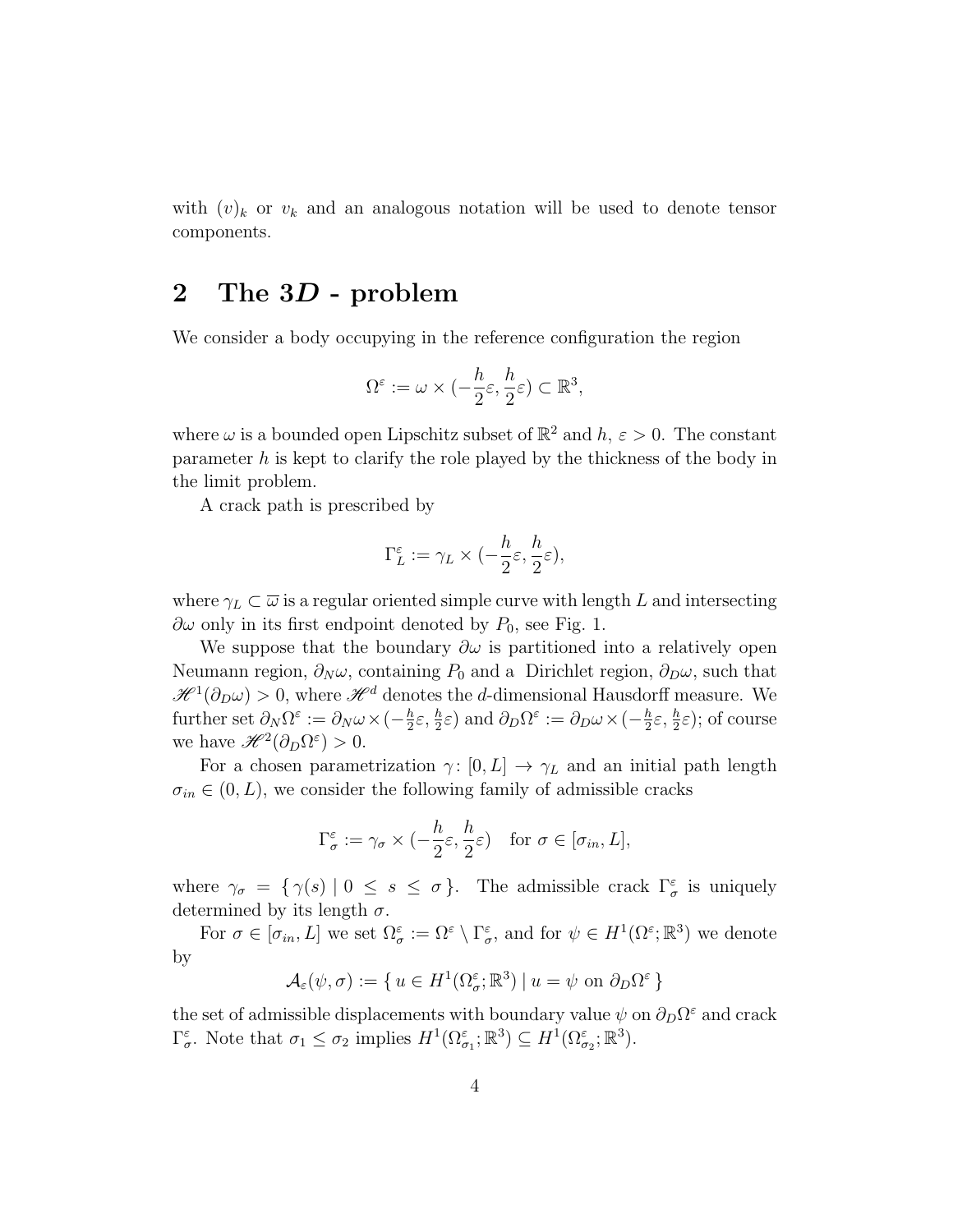Time-dependent boundary displacements will be prescribed by

$$
\hat{\psi}^{\varepsilon} \in C^1([0, T]; H^1(\Omega^{\varepsilon}; \mathbb{R}^3)),\tag{2.1}
$$

so that the time derivative  $t \mapsto \dot{\hat{\psi}}^{\varepsilon}(t)$  belongs to  $C([0,T]; H^1(\Omega^{\varepsilon}; \mathbb{R}^3))$  and its spatial gradient  $t \mapsto D\dot{\hat{\psi}}^{\varepsilon}(t)$  belongs to  $C([0, T]; L^{2}(\Omega^{\varepsilon}; \mathbb{R}^{3\times3})).$ 

For  $w \in H^1(\Omega^\varepsilon; \mathbb{R}^3)$  we denote the strain by  $Ew$ , i.e.,

$$
Ew = \frac{Dw + Dw^T}{2}
$$

For every  $t \in [0,T]$ ,  $u \in H^1(\Omega_L^{\varepsilon}; \mathbb{R}^3)$  and  $\sigma \in [\sigma_{in}, L]$ , we assume that the bulk elastic energy is of the form

$$
\frac{1}{2} \int_{\Omega_{\sigma}^{\varepsilon}} \mathbb{C} Eu \cdot Eu \, dx \qquad \text{if } u \in \mathcal{A}_{\varepsilon}(\hat{\psi}^{\varepsilon}(t), \sigma), \tag{2.2}
$$

.

and  $+\infty$  else. The elasticity tensor  $\mathbb C$  is assumed to be positive definite, i.e., there exists  $\mu > 0$  such that

$$
\mathbb{C}A \cdot A \ge \mu |A|^2 \text{ for every } A \in \mathbb{R}^{3 \times 3}_{\text{sym}}.\tag{2.3}
$$

Moreover, we assume the following usual symmetry properties

$$
\mathbb{C}_{ijkl} = \mathbb{C}_{ijlk} = \mathbb{C}_{klij}, \qquad i, j, k, l = 1, 2, 3,
$$
\n(2.4)

and that the material has monoclinic symmetry with respect to the  $(x_1, x_2)$ plane, which implies

$$
\mathbb{C}_{\alpha\beta\gamma3} = \mathbb{C}_{\alpha333} = 0, \qquad \alpha, \beta, \gamma = 1, 2. \tag{2.5}
$$

Let  $\hat{g}_{\tilde{v}}^{\varepsilon} : \mathbb{R} \to [0, +\infty), \hat{g}_{\tilde{p}}^{\varepsilon} : \mathbb{R}^2 \to [0, +\infty)$  be the surface energy densities; the regularity of these functions will be made precise in the next section. For given  $t \in [0, T]$ ,  $u \in H^1(\Omega_L^{\varepsilon}; \mathbb{R}^3)$ , and  $\sigma \in [\sigma_{in}, L]$  we assume that the energy spent to open the crack  $\Gamma_{\sigma}^{\varepsilon}$  is given by

$$
\int_{\Gamma_{\sigma}^{\varepsilon}} \left( \hat{g}_{v}^{\varepsilon}([u]_{v}) + \hat{g}_{p}^{\varepsilon}([u]_{p}) \right) d\mathcal{H}^{2} \qquad \text{if } u \in \mathcal{A}_{\varepsilon}(\hat{\psi}^{\varepsilon}(t), \sigma), \tag{2.6}
$$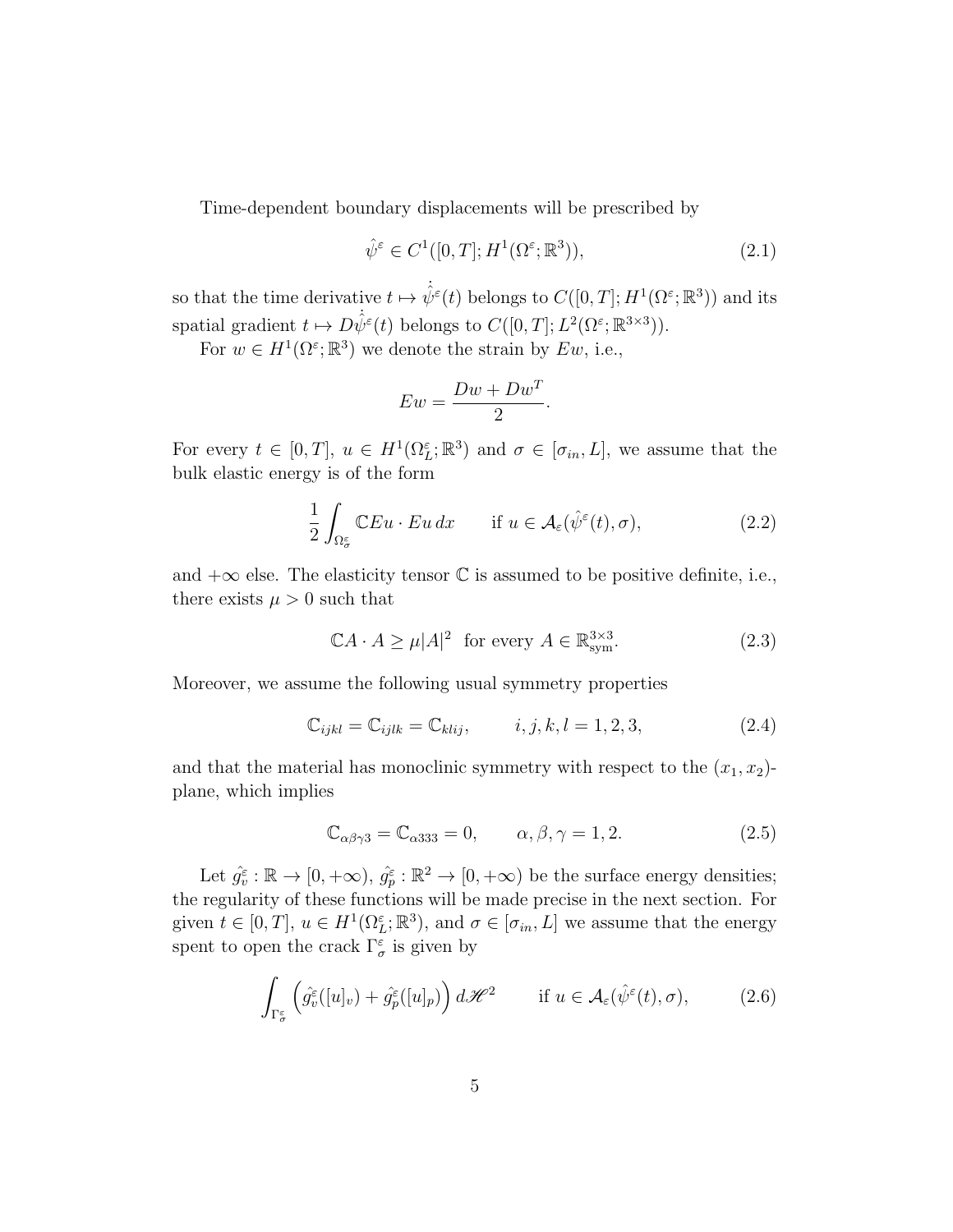and  $+\infty$  else. In the formula above [u] denotes the jump of u across the oriented crack surface  $\Gamma^{\varepsilon}_{\sigma}$  and

$$
[u]_v := [u] \cdot e_3, \qquad [u]_p := \sum_{\alpha=1}^2 ([u] \cdot e_\alpha) e_\alpha
$$

are the projections of the jump along the  $x_3$ -axis and on the  $(x_1, x_2)$ -plane, respectively.

**Remark 2.1** For most materials it would be natural to assume  $\hat{g}_{\hat{v}}^{\varepsilon}$  to be even. Our assumptions are more general and embrace also this case. A similar remark may be stated for  $\hat{g}_{p}^{\varepsilon}$ . Instead, we do not impose that  $[u] \cdot \nu \geq 0$ , where  $\nu$  denotes the normal to  $\Gamma_L^{\varepsilon}$ , which would avoid the possibility of material interpenetration.

In the sequel we found it convenient to adopt an additive splitting (cfr. [12]) for the displacement and for this reason we introduce the set of admissible displacements  $\mathcal{A}_{\varepsilon}(\sigma) := \mathcal{A}_{\varepsilon}(0,\sigma) = \{ u \in H^1(\Omega^{\varepsilon}_{\sigma};\mathbb{R}^3) \mid u = 0 \text{ on } \partial_D \Omega^{\varepsilon} \}.$ Recalling  $(2.2)$  and  $(2.6)$ , we define the bulk energy

$$
\widehat{\mathcal{E}}_{\varepsilon}^{b}(t, u, \sigma) := \begin{cases} \frac{1}{2} \int_{\Omega_{\sigma}^{\varepsilon}} \mathbb{C}E(u + \hat{\psi}^{\varepsilon}(t)) \cdot E(u + \hat{\psi}^{\varepsilon}(t)) dx & \text{if } u \in \mathcal{A}_{\varepsilon}(\sigma), \\ +\infty & \text{else,} \end{cases}
$$

and the surface energy

$$
\widehat{\mathscr{E}}^s_{\varepsilon}(t, u, \sigma) := \begin{cases} \int_{\Gamma^{\varepsilon}_{\sigma}} \left( \widehat{g}^{\varepsilon}_v([u]_v) + \widehat{g}^{\varepsilon}_p([u]_p) \right) d\mathscr{H}^2 & \text{if } u \in \mathcal{A}_{\varepsilon}(\sigma), \\ +\infty & \text{else,} \end{cases}
$$

since  $[\hat{\psi}^{\varepsilon}(t)] = 0 \mathcal{H}^2$ -a.e. on  $\Gamma_L^{\varepsilon}$ .

Finally, we define the functional

$$
\widehat{\mathscr{E}}_{\varepsilon} : [0, T] \times H^1(\Omega_L^{\varepsilon}; \mathbb{R}^3) \times [\sigma_{in}, L] \to (-\infty, +\infty]
$$

by

$$
\widehat{\mathscr{E}}_\varepsilon(t,u,\sigma):=\widehat{\mathscr{E}}^b_\varepsilon(t,u,\sigma)+\widehat{\mathscr{E}}^s_\varepsilon(t,u,\sigma).
$$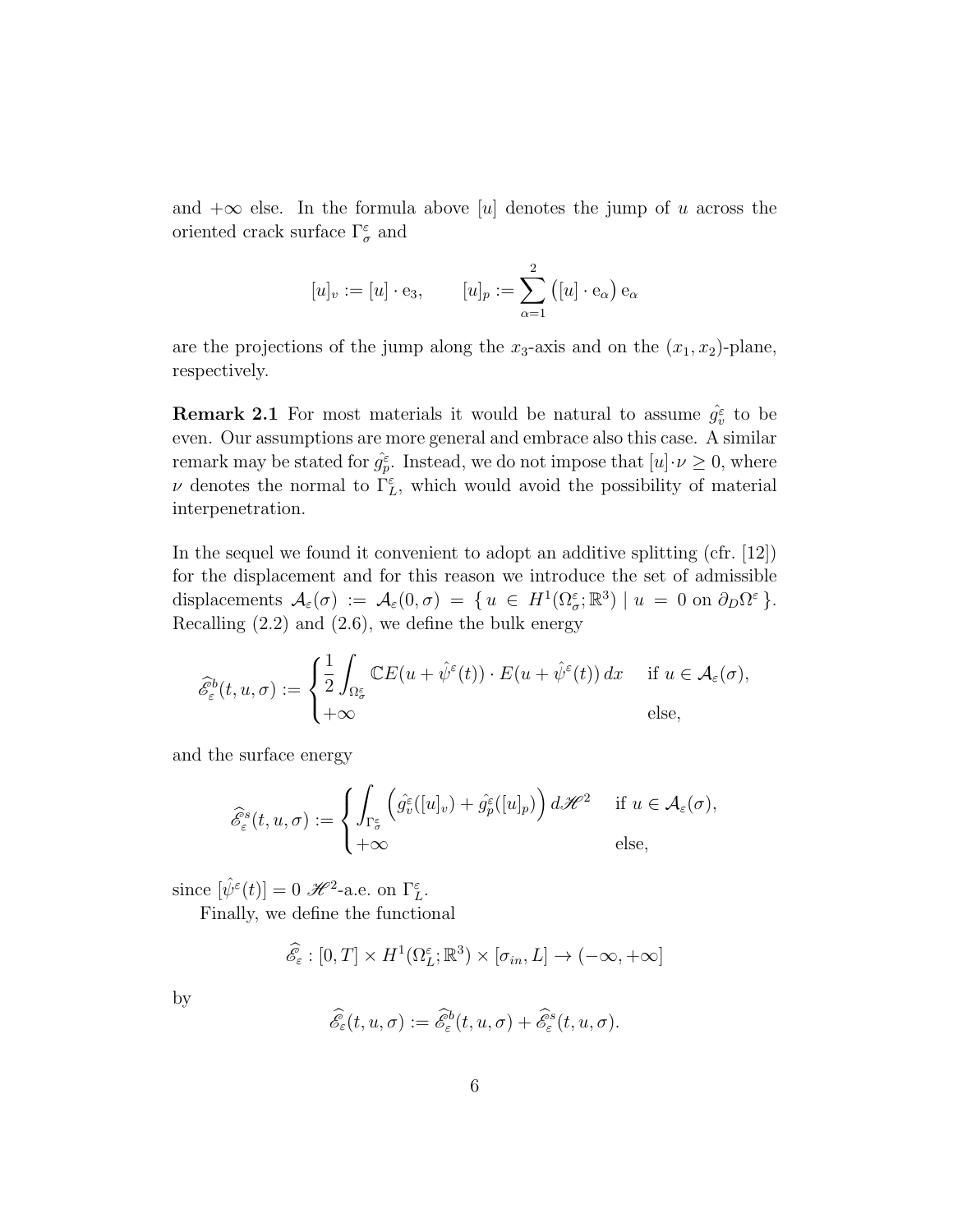We interpret  $\mathscr{E}_{\varepsilon}(\cdot, \cdot, \sigma)$  as the total elastic energy for a crack of length  $\sigma$ . We allow the length  $\sigma$  to increase in time but to such a process we associate a dissipation of energy. For this reason we define the dissipation distance

$$
\widehat{\mathscr{D}}_{\varepsilon}(\sigma,\tilde{\sigma}) := \begin{cases} \int_{\Gamma_{\tilde{\sigma}}^{\varepsilon} \setminus \Gamma_{\sigma}^{\varepsilon}} \hat{\kappa}^{\varepsilon}(x) d\mathscr{H}^{2}(x) & \text{if } \tilde{\sigma} \geq \sigma, \\ +\infty & \text{else,} \end{cases}
$$

where  $\hat{\kappa}^{\varepsilon} : \Gamma_L^{\varepsilon} \to (0, +\infty)$  is taken to be a continuous function.

The  $\mathscr{D}_{\varepsilon}$ -dissipation of a function  $\hat{\sigma} : [0, T] \to [\sigma_{in}, L]$  during a time interval  $[t_1, t_2] \subseteq [0, T]$  is defined by

$$
\mathrm{Diss}_{\widehat{\mathscr{D}}_{\varepsilon}}(\widehat{\sigma};[t_1,t_2]) := \sup \Big\{ \sum_{j=1}^M \widehat{\mathscr{D}}_{\varepsilon}(\widehat{\sigma}(r_{j-1}),\widehat{\sigma}(r_j)) : M \in \mathbb{N}, \t t_1 \le r_0 < \cdots < r_M \le t_2 \Big\}.
$$

We observe that if  $\text{Diss}_{\hat{\mathscr{D}}_{\varepsilon}}(\hat{\sigma}; [t_1, t_2]) < +\infty$  then  $\hat{\sigma}$  is non-decreasing in  $[t_1, t_2]$ and

$$
\mathrm{Diss}_{\widehat{\mathscr{D}}_{\varepsilon}}(\widehat{\sigma};[t_1,t_2]) = \widehat{\mathscr{D}}_{\varepsilon}(\widehat{\sigma}(t_1),\widehat{\sigma}(t_2)).
$$

Following Mielke (see e.g. [15] and references therein) we specify the meaning of energetic solution of the rate-independent process associated with the functionals  $\mathscr{E}_{\varepsilon}$  and  $\mathscr{D}_{\varepsilon}$ .

**Definition 2.2** An energetic solution associated with the functionals  $\mathscr{E}_{\varepsilon}$  and  $\widehat{\mathscr{D}}_{\varepsilon}$ , is a function  $(\hat{u}_{\varepsilon}, \hat{\sigma}_{\varepsilon}) : [0, T] \to H^1(\Omega_L^{\varepsilon}; \mathbb{R}^3) \times [\sigma_{in}, L]$  such that:

- (i) the map  $t \mapsto \partial_t \mathscr{E}_{\varepsilon}(t, \hat{u}_{\varepsilon}(t), \hat{\sigma}_{\varepsilon}(t)) \in L^1(0, T);$
- (ii) for every  $t \in [0, T]$ ,  $(\hat{u}_{\varepsilon}(t), \hat{\sigma}_{\varepsilon}(t))$  satisfies the stability condition
	- $(\hat{S})_{\varepsilon}$   $\widehat{\mathscr{E}}_{\varepsilon}(t, \hat{u}_{\varepsilon}(t), \hat{\sigma}_{\varepsilon}(t)) < +\infty$ , and,

$$
\widehat{\mathcal{E}}_{\varepsilon}(t, \widehat{u}_{\varepsilon}(t), \widehat{\sigma}_{\varepsilon}(t)) \leq \widehat{\mathcal{E}}_{\varepsilon}(t, \widetilde{u}, \widetilde{\sigma}) + \widehat{\mathcal{D}}_{\varepsilon}(\widehat{\sigma}_{\varepsilon}(t), \widetilde{\sigma})
$$

for every  $(\tilde{u}, \tilde{\sigma}) \in H^1(\Omega_L^{\varepsilon}; \mathbb{R}^3) \times [\sigma_{in}, L],$ 

and the energy balance

$$
(\hat{E})_{\varepsilon} \quad \widehat{\mathscr{E}}_{\varepsilon}(t, \hat{u}_{\varepsilon}(t), \hat{\sigma}_{\varepsilon}(t)) + \text{Diss}_{\widehat{\mathscr{D}}_{\varepsilon}}(\hat{\sigma}_{\varepsilon}; [0, t]) = \widehat{\mathscr{E}}_{\varepsilon}(0, \hat{u}_{\varepsilon}(0), \hat{\sigma}_{\varepsilon}(0)) + + \int_{0}^{t} \partial_{t} \widehat{\mathscr{E}}_{\varepsilon}(s, \hat{u}_{\varepsilon}(s), \hat{\sigma}_{\varepsilon}(s)) ds.
$$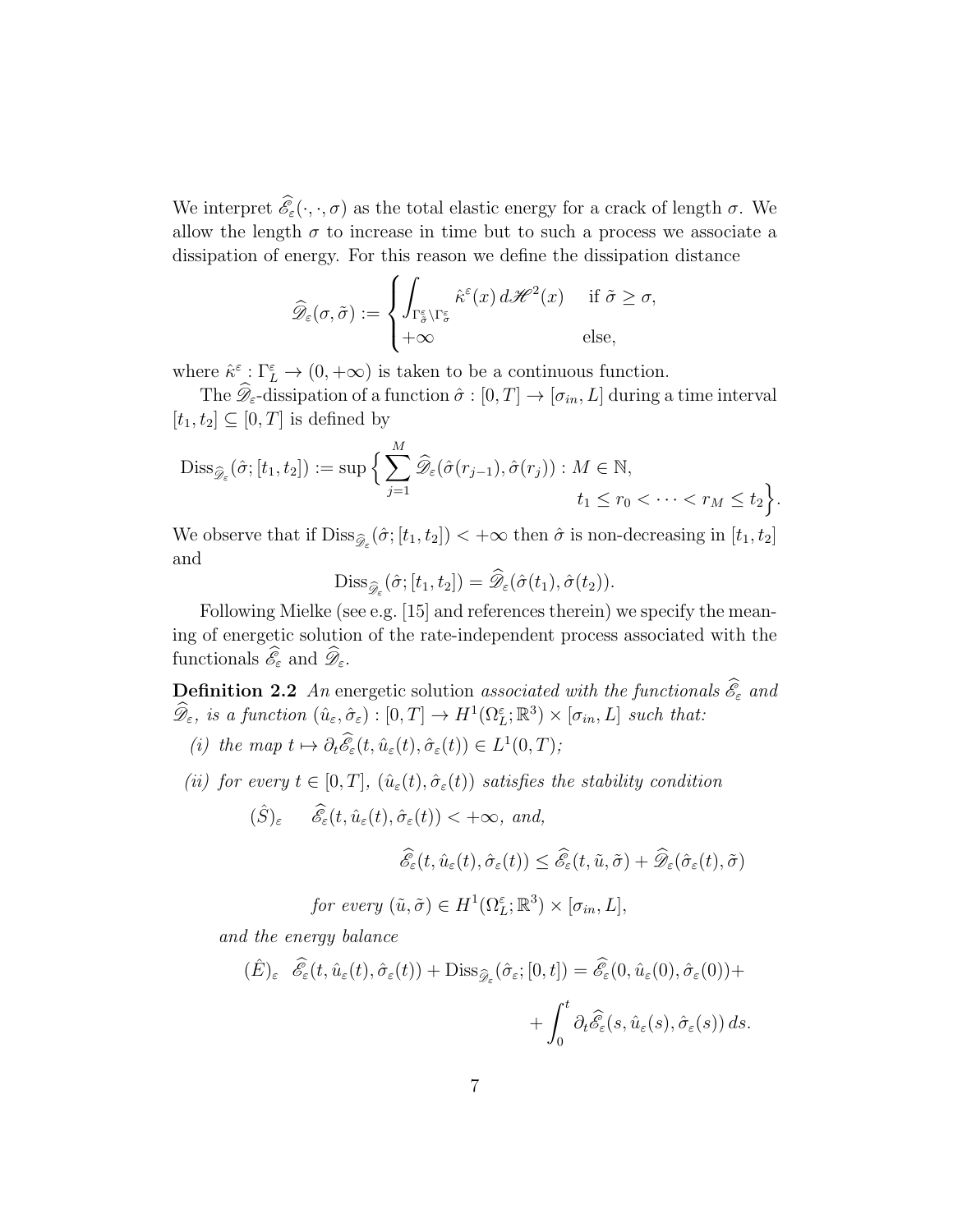In the definition above, by  $\partial_t \mathscr{E}_{\varepsilon}$  we mean the partial derivative of  $\mathscr{E}_{\varepsilon}$  with respect to the first variable; in our case, for a given triplet  $(t, u, \sigma)$  with  $u \in \mathcal{A}_{\varepsilon}(\hat{\psi}^{\varepsilon}(t), \sigma)$  we have

$$
\partial_t \widehat{\mathscr{E}}_{\varepsilon}(t,u,\sigma)=\int_{\Omega_{\sigma}^{\varepsilon}}\mathbb{C} E\dot{\widehat{\psi}}^{\varepsilon}(t)\cdot E(u+\psi^{\varepsilon}(t))\,dx,
$$

which is the power produced by the time dependent displacement imposed on the Dirichlet part of the boundary.

A pair  $(\hat{u}_{\varepsilon}(t), \hat{\sigma}_{\varepsilon}(t))$  satisfying  $(\hat{S})_{\varepsilon}$  at time t is called stable since the energy in any other state plus the dissipation involved in the change of states is greater than the energy of the stable state.

Also,  $(\hat{S})_{\varepsilon}$  implies that, for fixed t and  $\hat{\sigma}_{\varepsilon}(t)$ , the displacement  $\hat{u}_{\varepsilon}(t)$  is a global minimizer of the energy  $\mathscr{E}_{\varepsilon}(t, \cdot, \hat{\sigma}_{\varepsilon}(t)).$ 

The condition  $(\hat{E})_{\varepsilon}$  is a balance equation, indeed, on the left–hand side we find the sum of the energy at time  $t$  plus the dissipation involved in the time interval  $[0, t]$ , while on the right–hand side we have the energy at time 0 plus the work done by the external loads in the time interval  $[0, t]$ .

### 3 The rescaled problem

Here we reformulate the problem stated in the previous section on a cylinder whose height is independent of  $\varepsilon$ . To this end, we set  $\Omega := \Omega^1$ ,  $\partial_N \Omega := \partial_N \Omega^1$ ,  $\partial_D\Omega := \partial_D\Omega^1$ ,  $\Gamma_{\sigma} := \Gamma_{\sigma}^1$ , and  $\Omega_{\sigma} := \Omega_{\sigma}^1$ .

For any  $\varepsilon > 0$ , let  $p_{\varepsilon} : \Omega \to \Omega^{\varepsilon}$  be defined by  $p_{\varepsilon}(x_1, x_2, x_3) := (x_1, x_2, \varepsilon x_3)$ .

For a generic  $\hat{v} \in H^1(\Omega_\sigma^{\varepsilon}; \mathbb{R}^3)$  we let  $v \in H^1(\Omega_\sigma; \mathbb{R}^3)$  be defined by  $v_{\alpha} := \frac{1}{\varepsilon} \hat{v}_{\alpha} \circ p_{\varepsilon}$  and  $v_3 := \hat{v}_3 \circ p_{\varepsilon}$ . With this notation we have

$$
\frac{1}{\varepsilon}(E\hat{v}) \circ p_{\varepsilon} = \begin{pmatrix} (Ev)_{\alpha\beta} & \frac{1}{\varepsilon}(Ev)_{\alpha3} \\ \frac{1}{\varepsilon}(Ev)_{3\beta} & \frac{1}{\varepsilon^2}(Ev)_{33} \end{pmatrix} =: E^{\varepsilon}v.
$$
 (3.1)

Similarly, concerning the boundary displacement, we assume that

there exists a function 
$$
\psi \in C^1([0, T]; H^1(\Omega; \mathbb{R}^3))
$$
 such that  
\n $\psi_{\alpha} := \frac{1}{\varepsilon} \hat{\psi}_{\alpha}^{\varepsilon} \circ p_{\varepsilon}$  and  $\psi_3 := \hat{\psi}_{3}^{\varepsilon} \circ p_{\varepsilon}$  and  $(E\psi)_{i3} = 0$ . (3.2)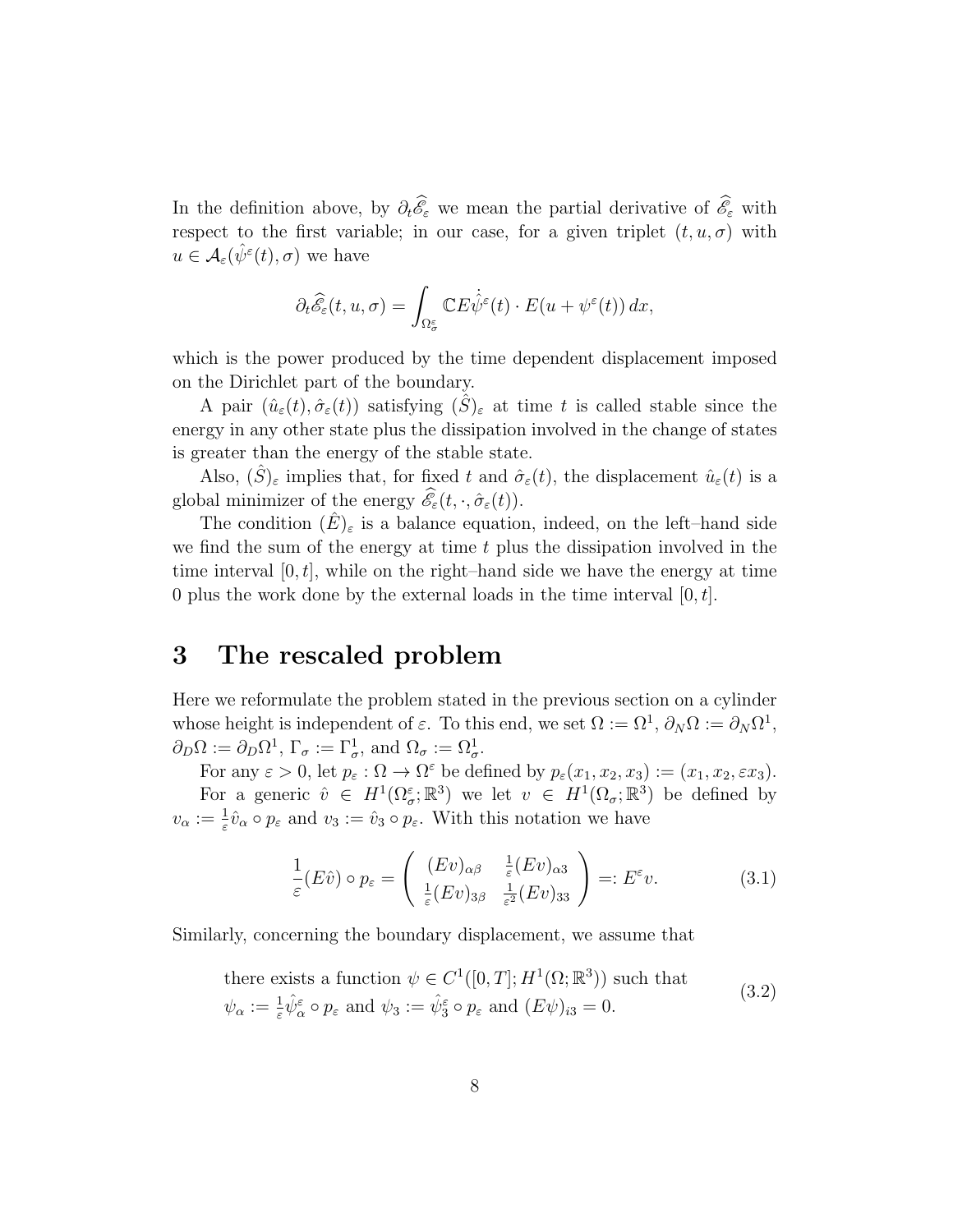**Remark 3.1** The function  $\psi$  denotes the boundary displacement. The assumption  $(E\psi)_{33} = 0$  means that the boundary is not stretched along the direction  $x_3$  while  $(E\psi)_{\alpha 3} = 0$  implies that  $(E\psi)_{\alpha 3} \tau_\alpha = 0$  and  $(E\psi)_{\alpha 3} \nu_\alpha = 0$ where  $\tau_{\alpha}$  are the components of the tangent vector to  $\partial \omega$  and  $\nu_{\alpha}$  those of the normal to  $\partial_D \Omega$ . The former means that segments on the boundary in the  $x_3$ -direction will be rigidly deformed and will remain, after deformation, orthogonal to the deformed mean-line of the boundary, while the latter implies that  $\psi_{\alpha}$  depends linearly on  $x_3$  on the Dirichlet part of the boundary. We believe, since the height of the cylinder is small, that these are quite natural assumptions.

Let  $\mathcal{A}(\sigma) := \{ u \in H^1(\Omega_{\sigma}; \mathbb{R}^3) \mid u = 0 \text{ on } \partial_D \Omega \}$  be the set of admissible displacements and define the rescaled bulk energy

$$
\mathcal{E}_{\varepsilon}^{b}(t, u, \sigma) := \begin{cases} \frac{1}{2} \int_{\Omega_{\sigma}} \mathbb{C} E^{\varepsilon}(u + \psi(t)) \cdot E^{\varepsilon}(u + \psi(t)) dx & \text{if } u \in \mathcal{A}(\sigma), \\ +\infty & \text{else.} \end{cases}
$$
(3.3)

Note that for  $\hat{u} \in \mathcal{A}_{\varepsilon}(\sigma)$  we have

$$
\frac{1}{\varepsilon^3} \widehat{\mathcal{E}}_{\varepsilon}^b(t, \hat{u}, \sigma) = \frac{1}{2\varepsilon} \int_{\Omega_{\sigma}^{\varepsilon}} \mathbb{C} \frac{E(\hat{u} + \hat{\psi}^{\varepsilon}(t))}{\varepsilon} \cdot \frac{E(\hat{u} + \hat{\psi}^{\varepsilon}(t))}{\varepsilon} dy
$$

$$
= \frac{1}{2} \int_{\Omega_{\sigma}} \mathbb{C} E^{\varepsilon}(u + \psi(t)) \cdot E^{\varepsilon}(u + \psi(t)) dx = \mathcal{E}_{\varepsilon}^b(t, u, \sigma)
$$

where  $u \in \mathcal{A}(\sigma)$ .

We assume, for all  $s \in \mathbb{R}$  and  $\xi \in \mathbb{R}^2$ 

$$
\hat{g}_v^{\varepsilon}(s) := \varepsilon^2 g_v(s) \quad \text{and} \quad \hat{g}_p^{\varepsilon}(\xi) := \varepsilon g_p(\xi)
$$
\n(3.4)

with  $g_v : \mathbb{R} \to [0, +\infty)$ ,  $g_p : \mathbb{R}^2 \to [0, +\infty)$  satisfying the following assumptions

- $(G1)$   $q_v(0) = 0;$
- (G2)  $g_v$  is lower semicontinuous;
- (G3)  $g_p(0) = 0;$
- (G4) there exists  $C > 0$  such that  $g_p(\xi) \leq C |\xi|$  for every  $\xi \in \mathbb{R}^2$ ;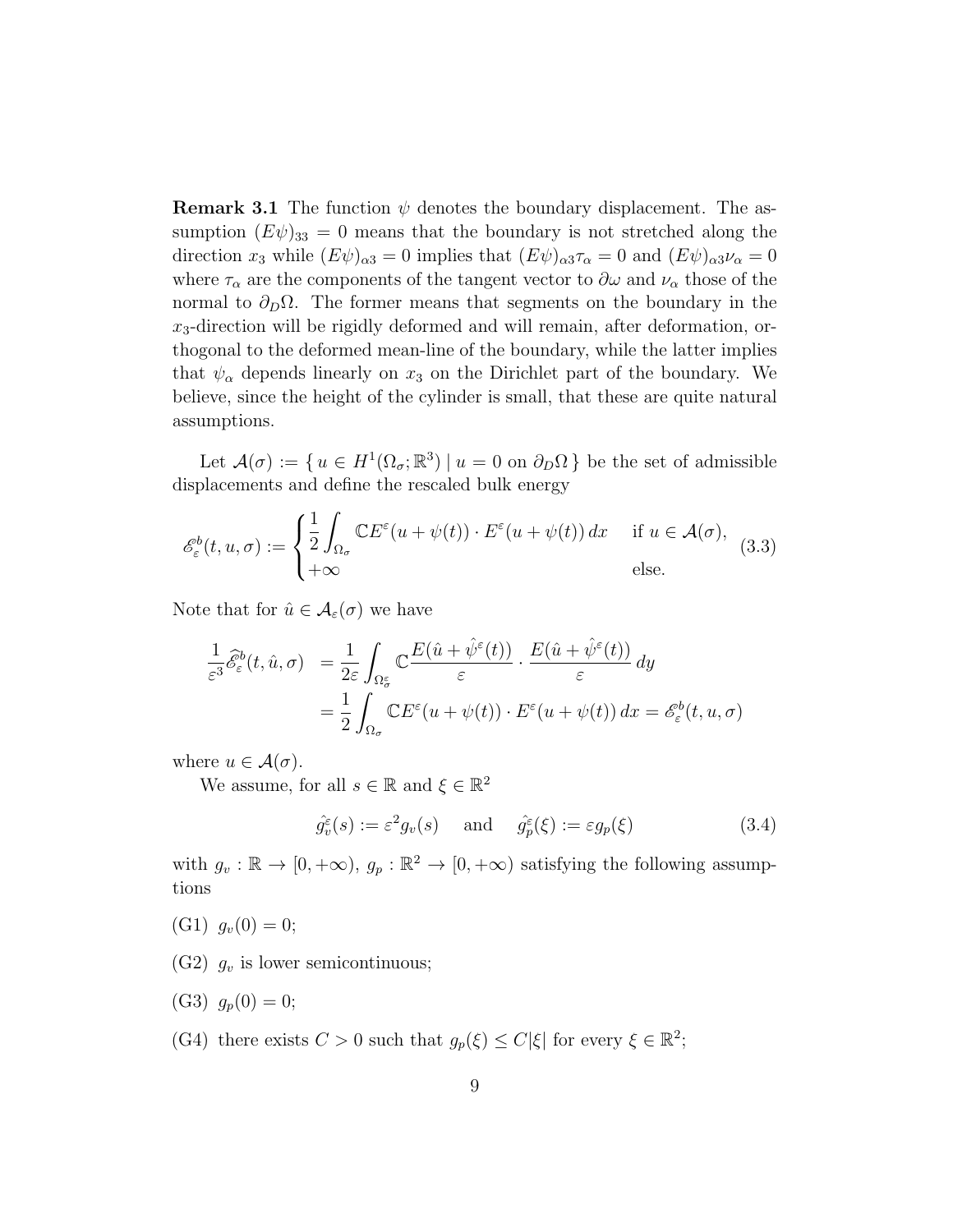(G5) setting  $g_p^0(\xi) := \limsup_{s \to 0^+} \frac{g_p(s\xi)}{s}$  $\frac{(s\xi)}{s}$ , there exist constants  $C, \alpha, \ell > 0$  such that

$$
\left| g_p^0(\xi) - \frac{g_p(s\xi)}{s} \right| \leq C s^{\alpha}
$$

for every  $\xi \in \mathbb{R}^2$  with  $|\xi| = 1$  and for every  $s \in (0, \ell);$ 

(G6)  $g_p$  is lower semicontinuous.

From these assumptions it follows that  $g_p^0$  is positively one-homogeneous, lower semicontinuous and satisfies conditions analogous to  $(G3)$  and  $(G4)$ . Assumption  $(G5)$  corresponds to a similar hypothesis made in [4]. All these conditions will be used in the next section.

We define the rescaled surface energy by

$$
\mathcal{E}_{\varepsilon}^{s}(u,\sigma) := \begin{cases} \int_{\Gamma_{\sigma}} \left( g_{v}([u]_{v}) + \frac{g_{p}(\varepsilon[u]_{p})}{\varepsilon} \right) d\mathcal{H}^{2} & \text{if } u \in \mathcal{A}(\sigma), \\ +\infty & \text{else.} \end{cases}
$$
(3.5)

Note that for  $\hat{u} \in \mathcal{A}_{\varepsilon}(\sigma)$  we have

$$
\frac{1}{\varepsilon^3} \widehat{\mathcal{E}}_{\varepsilon}^s(t, \hat{u}, \sigma) = \frac{1}{\varepsilon^3} \int_{\Gamma_{\sigma}^{\varepsilon}} \left( \widehat{g}_{\hat{v}}^{\varepsilon}([\hat{u}]_{v}) + \widehat{g}_{p}^{\varepsilon}([\hat{u}]_{p}) \right) d\mathscr{H}^2
$$

$$
= \frac{1}{\varepsilon^3} \int_{\Gamma_{\sigma}} \varepsilon \left( \varepsilon^2 g_{v}([u]_{v}) + \varepsilon g_{p}(\varepsilon[u]_{p}) \right) d\mathscr{H}^2
$$

$$
= \mathcal{E}_{\varepsilon}^s(u, \sigma).
$$

The rescaled total energy is then defined by

$$
\mathscr{E}_{\varepsilon}(t, u, \sigma) := \mathscr{E}_{\varepsilon}^{b}(t, u, \sigma) + \mathscr{E}_{\varepsilon}^{s}(u, \sigma).
$$
 (3.6)

About the rescaling of the fracture toughness, we assume

$$
\hat{\kappa}^{\varepsilon} = \varepsilon^2 \kappa \tag{3.7}
$$

with  $\kappa : \Gamma_L \to (\kappa_m, +\infty)$  continuous and  $\kappa_m > 0$ . The rescaled dissipation distance is defined by

$$
\mathcal{D}(\sigma,\tilde{\sigma}) := \begin{cases} \int_{\Gamma_{\tilde{\sigma}}\backslash\Gamma_{\sigma}} \kappa(x) d\mathcal{H}^2(x) & \text{if } \tilde{\sigma} \ge \sigma, \\ +\infty & \text{else.} \end{cases}
$$
(3.8)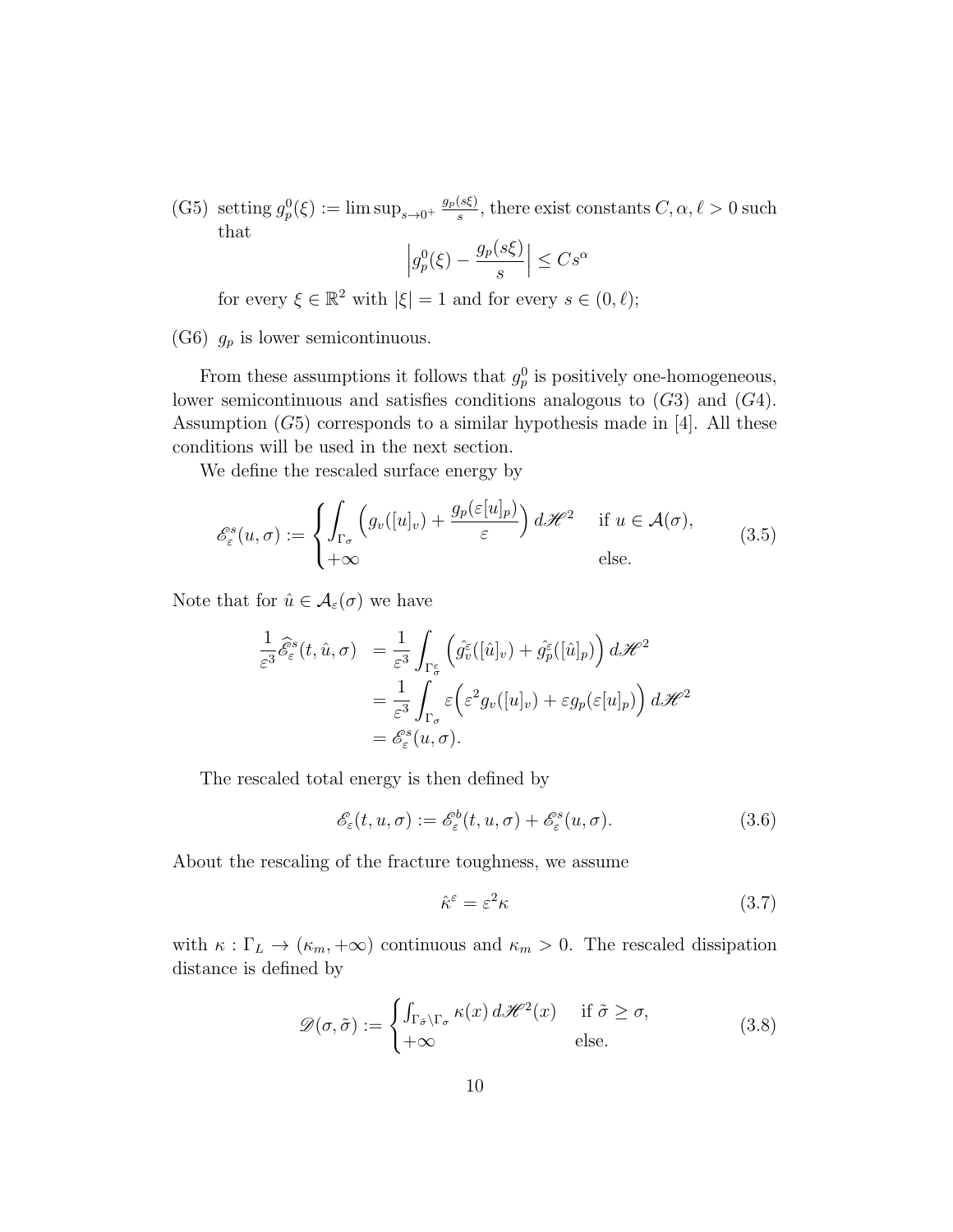We note that

$$
\frac{\widehat{\mathscr{D}}_{\varepsilon}(\sigma,\tilde{\sigma})}{\varepsilon^3}=\mathscr{D}(\sigma,\tilde{\sigma}).
$$

We conclude this section by rewriting Definition 2.2 on the fixed domain. The map  $\text{Diss}_{\mathscr{D}}$  is defined analogously to  $\text{Diss}_{\widehat{\mathscr{D}}_{\varepsilon}}$ , and in the same way we observe that if  $\text{Diss}_{\mathscr{D}} (\sigma; [t_1, t_2]) < +\infty$  then  $\sigma : [t_1, t_2] \to [\sigma_{in}, L]$  is nondecreasing and  $\text{Diss}_{\mathscr{D}}(\sigma; [t_1, t_2]) = \mathscr{D}(\sigma(t_1), \sigma(t_2)).$ 

**Definition 3.2** An energetic solution associated with the functionals  $\mathscr{E}_{\varepsilon}$  and  $\mathscr{D},$  is a function  $(u_{\varepsilon}, \sigma_{\varepsilon}) : [0, T] \to H^1(\Omega_L; \mathbb{R}^3) \times [\sigma_{in}, L]$  such that

- (i) the map  $t \mapsto \partial_t \mathscr{E}_{\varepsilon}(t, u_{\varepsilon}(t), \sigma_{\varepsilon}(t)) \in L^1(0,T);$
- (ii) for every  $t \in [0, T]$ ,  $(u_{\varepsilon}(t), \sigma_{\varepsilon}(t))$  satisfies the stability condition

 $(S)_{\varepsilon}$   $\mathscr{E}_{\varepsilon}(t, u_{\varepsilon}(t), \sigma_{\varepsilon}(t)) < +\infty$ , and,

$$
\mathscr{E}_\varepsilon(t,u_\varepsilon(t),\sigma_\varepsilon(t))\leq \mathscr{E}_\varepsilon(t,\tilde u,\tilde \sigma)+\mathscr{D}(\sigma_\varepsilon(t),\tilde \sigma)
$$

for every  $(\tilde{u}, \tilde{\sigma}) \in H^1(\Omega_L; \mathbb{R}^3) \times [\sigma_{in}, L],$ 

and the energy balance

$$
(E)_{\varepsilon} \quad \mathscr{E}_{\varepsilon}(t, u_{\varepsilon}(t), \sigma_{\varepsilon}(t)) + \text{Diss}_{\mathscr{D}}(\sigma_{\varepsilon}; [0, t]) = \mathscr{E}_{\varepsilon}(0, u_{\varepsilon}(0), \sigma_{\varepsilon}(0)) +
$$

$$
+ \int_{0}^{t} \partial_{t} \mathscr{E}_{\varepsilon}(s, u_{\varepsilon}(s), \sigma_{\varepsilon}(s)) ds.
$$

Whenever  $\mathscr{E}_{\varepsilon}(t, u, \sigma)$  is finite, the power  $\partial_t \mathscr{E}_{\varepsilon}(t, u, \sigma)$  takes the form

$$
\partial_t \mathcal{E}_{\varepsilon}(t, u, \sigma) = \partial_t \mathcal{E}_{\varepsilon}^b(t, u, \sigma) = \int_{\Omega_{\sigma}} \mathbb{C} E^{\varepsilon} \dot{\psi}(t) \cdot E^{\varepsilon}(u + \psi(t)) dx.
$$
 (3.9)

**Remark 3.3** Let  $t \mapsto (u_{\varepsilon}(t), \sigma_{\varepsilon}(t))$  be an energetic solution associated with the functionals  $\mathscr{E}_{\varepsilon}$  and  $\mathscr{D}$ . From the stability condition  $(S)_{\varepsilon}$ , choosing  $(\tilde{u}, \tilde{\sigma}) =$  $(0, \sigma_{\varepsilon}(t))$  and recalling that  $(E\psi)_{i3} = 0$ , it follows that  $\mathscr{E}_{\varepsilon}(t, u_{\varepsilon}(t), \sigma_{\varepsilon}(t))$  is uniformly bounded in  $\varepsilon$  and t. From the balance of energy  $(E)_{\varepsilon}$  and the fact that  $t \mapsto \partial_t \mathscr{E}_{\varepsilon}(t, u_{\varepsilon}(t), \sigma_{\varepsilon}(t)) \in L^1(0, T)$  it follows that  $\text{Diss}_{\mathscr{D}}(\sigma_{\varepsilon}; [0, t])$ is finite and therefore  $t \mapsto \sigma_{\varepsilon}(t)$  is non-decreasing and  $\text{Diss}_{\mathscr{D}} (\sigma_{\varepsilon}; [0, t]) =$  $\mathscr{D}(\sigma_{\varepsilon}(0),\sigma_{\varepsilon}(t)).$ 

Throughout the rest of the paper we shall tacitly assume all the requirements made in this and the previous sections.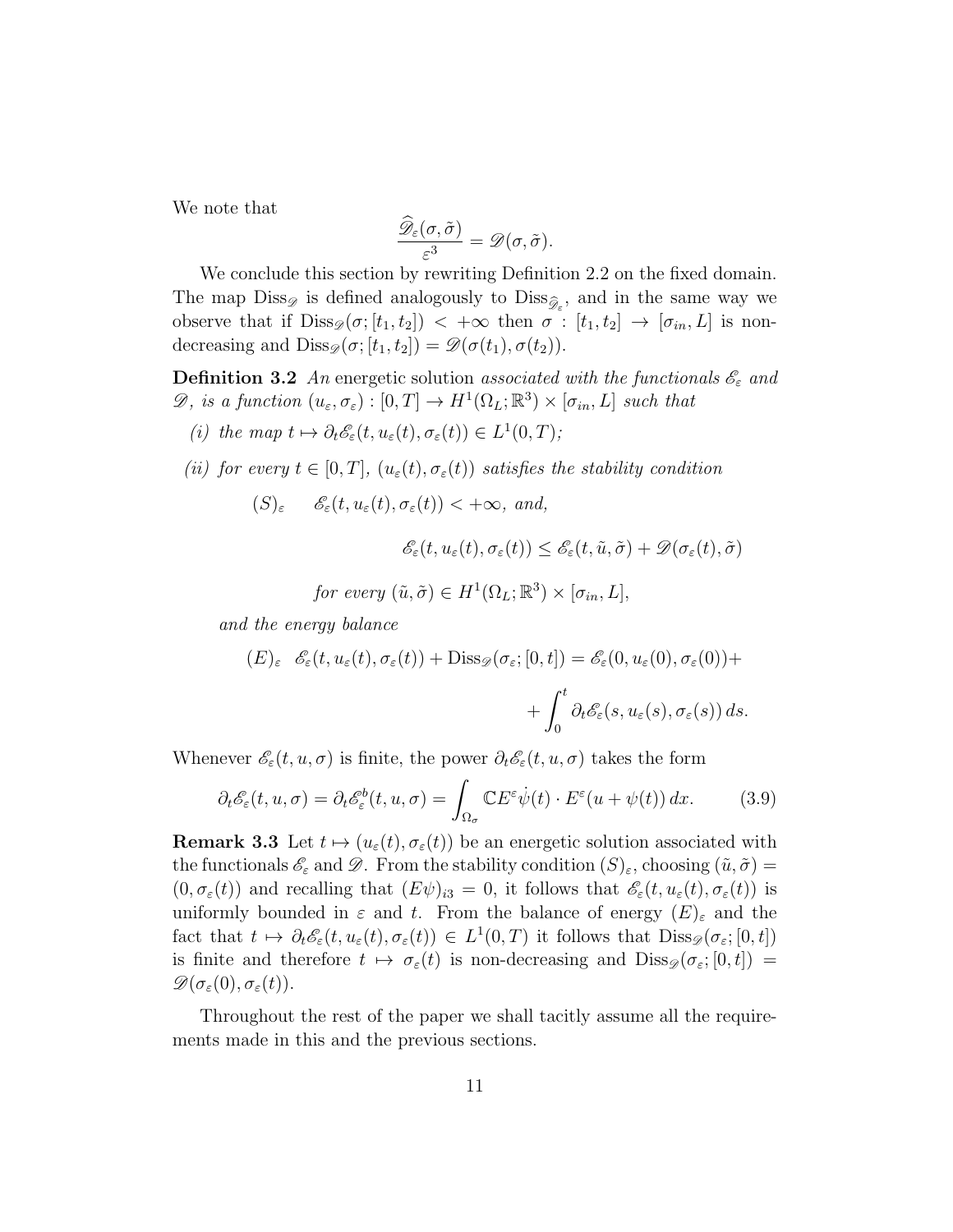#### 4 Upper and lower bounds

In this section we state and prove two lemmas concerning upper and lower bounds for the limit of the energies as  $\varepsilon$  goes to 0 which shall be useful in identifying the limit problem.

To state our results it is useful to introduce the following tensor components

$$
\mathbb{C}^{0}_{\alpha\beta\gamma\delta} := \mathbb{C}_{\alpha\beta\gamma\delta} - \frac{\mathbb{C}_{\alpha\beta33}\mathbb{C}_{\gamma\delta33}}{\mathbb{C}_{3333}}, \qquad \alpha, \beta, \gamma, \delta = 1, 2,
$$
 (4.1)

and remark that, setting

$$
f(A) := \mathbb{C}A \cdot A \qquad \text{for every } A \in \mathbb{R}^{3 \times 3}_{\text{sym}}
$$

and taking into account  $(2.4)$  and  $(2.5)$  we have (see also [1])

$$
\mathbb{C}^0 \tilde{A} \cdot \tilde{A} = \min_{\tilde{z} \in \mathbb{R}^2, z_3 \in \mathbb{R}} f\left(\begin{array}{cc} \tilde{A} & \tilde{z} \\ \tilde{z}^\top & z_3 \end{array}\right) \qquad \text{for every } \tilde{A} \in \mathbb{R}^{2 \times 2}_{\text{sym}},\tag{4.2}
$$

where the minimum is achieved for  $\tilde{z} = 0$  and

$$
z_3 = -\sum_{\alpha,\beta=1}^2 \frac{\mathbb{C}_{33\alpha\beta}\tilde{A}_{\alpha\beta}}{\mathbb{C}_{3333}}.
$$

For  $\sigma \in [\sigma_{in}, L]$ , let

$$
KL(\Omega_{\sigma}; \mathbb{R}^3) := \{ u \in H^1(\Omega_{\sigma}; \mathbb{R}^3) \mid (Eu)_{i3} = 0 \text{ for } i = 1, 2, 3 \}
$$

be the set of Kirchhoff-Love displacements. Hereafter following the notation above we denote by  $\tilde{E}(u + \psi(t))$  the  $2 \times 2$ -matrix with components

$$
\tilde{E}(u+\psi(t))_{\alpha\beta} := E(u+\psi(t))_{\alpha\beta}
$$

and we define

$$
\mathcal{E}_0(t, u, \sigma) := \frac{1}{2} \int_{\Omega_{\sigma}} \mathbb{C}^0 \tilde{E}(u + \psi(t)) \cdot \tilde{E}(u + \psi(t)) dx + + \int_{\Gamma_{\sigma}} \left( g_v([u]_v) + g_p^0([u]_p) \right) d\mathcal{H}^2
$$
\n(4.3)

if  $u \in KL(\Omega_{\sigma}; \mathbb{R}^{3})$  and  $+\infty$  otherwise.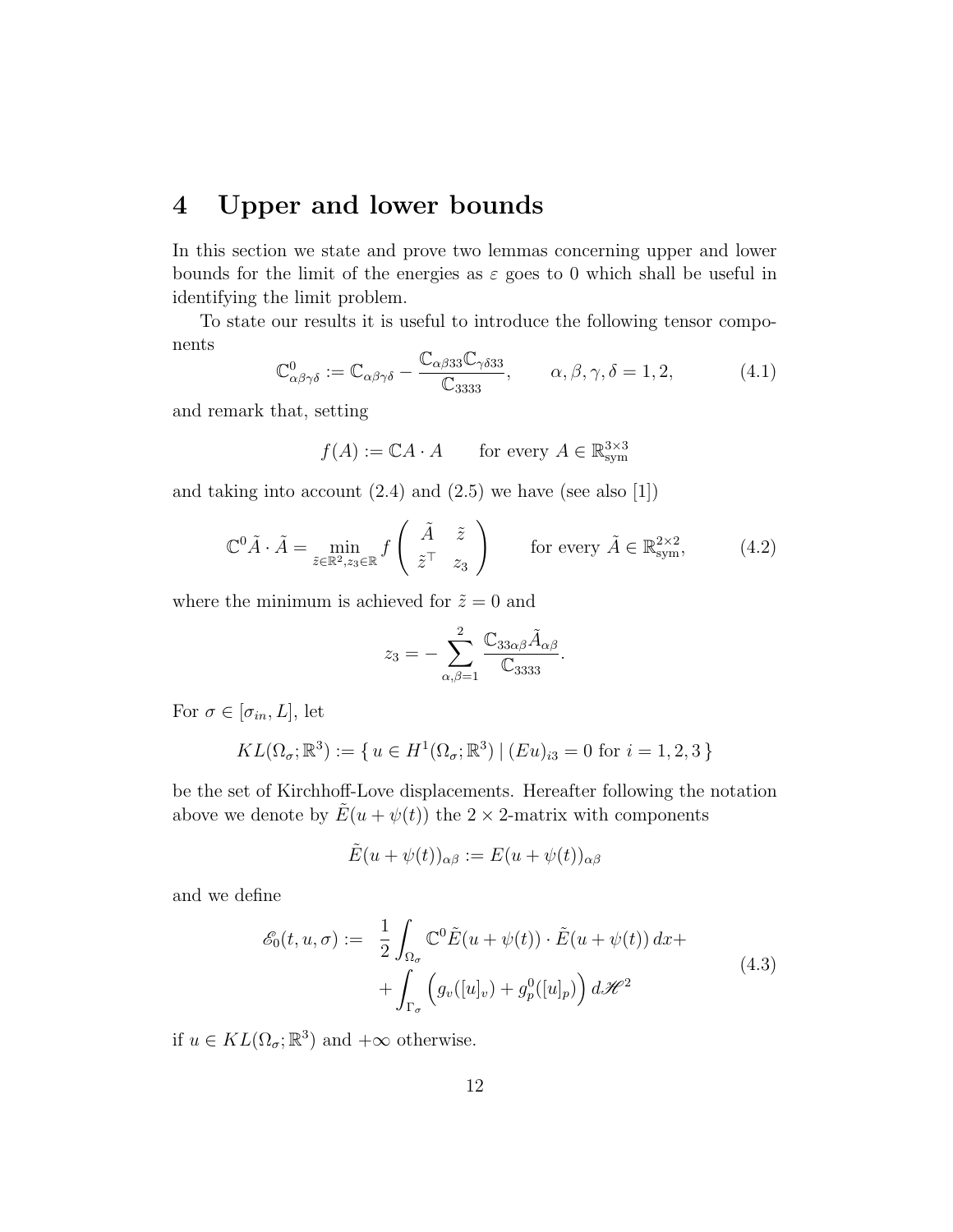**Lemma 4.1** If  $t_{\varepsilon} \to t$ ,  $\sigma_{\varepsilon} \to \sigma$  and  $u_{\varepsilon} \to u$  in  $H^1(\Omega_L;\mathbb{R}^3)$  as  $\varepsilon \to 0^+$ , then

$$
\liminf_{\varepsilon \to 0^+} \mathscr{E}_{\varepsilon}(t_{\varepsilon}, u_{\varepsilon}, \sigma_{\varepsilon}) \ge \mathscr{E}_0(t, u, \sigma).
$$
\n(4.4)

Proof: Since

$$
\liminf_{\varepsilon \to 0^+} \mathscr{E}_{\varepsilon}(t_{\varepsilon}, u_{\varepsilon}, \sigma_{\varepsilon}) \ge \liminf_{\varepsilon \to 0^+} \mathscr{E}_{\varepsilon}^b(t_{\varepsilon}, u_{\varepsilon}, \sigma_{\varepsilon}) + \liminf_{\varepsilon \to 0^+} \mathscr{E}_{\varepsilon}^s(u_{\varepsilon}, \sigma_{\varepsilon})
$$

it sufficies to prove that

$$
\liminf_{\varepsilon \to 0^+} \mathcal{E}_{\varepsilon}^b(t_{\varepsilon}, u_{\varepsilon}, \sigma_{\varepsilon}) \ge \frac{1}{2} \int_{\Omega_{\sigma}} \mathbb{C}^0 \tilde{E}(u + \psi(t)) \cdot \tilde{E}(u + \psi(t)) dx \tag{4.5}
$$

and

$$
\liminf_{\varepsilon \to 0^+} \mathscr{E}_{\varepsilon}^s(u_{\varepsilon}, \sigma_{\varepsilon}) \ge \int_{\Gamma_{\sigma}} \left( g_v([u]_v) + g_p^0([u]_p) \right) d\mathscr{H}^2 \tag{4.6}
$$

when the liminfs are finite limits.

We start by proving (4.6). Since the energy  $\mathscr{E}_{\varepsilon}^{s}(u_{\varepsilon}, \sigma_{\varepsilon})$  is finite and  $g_{v}(0) =$  $g_p(0) = 0$ , it follows that  $u_\varepsilon \in \mathcal{A}(\sigma_\varepsilon)$  and

$$
\int_{\Gamma_{\sigma_{\varepsilon}}} \left( g_{v}([u_{\varepsilon}]_{v}) + \frac{g_{p}(\varepsilon[u_{\varepsilon}]_{p})}{\varepsilon} \right) d\mathscr{H}^{2} = \int_{\Gamma_{L}} \left( g_{v}([u_{\varepsilon}]_{v}) + \frac{g_{p}(\varepsilon[u_{\varepsilon}]_{p})}{\varepsilon} \right) d\mathscr{H}^{2}.
$$

Since  $u_{\varepsilon} \to u$  in  $H^1(\Omega_L; \mathbb{R}^3)$  we have that  $[u_{\varepsilon}]_v \to [u]_v$  in  $L^2(\Gamma_L)$  and  $[u_{\varepsilon}]_p \to$  $[u]_p$  in  $L^2(\Gamma_L; \mathbb{R}^2)$ , and hence, up to subsequences,

 $[u_{\varepsilon}]_v \to [u]_v, \quad [u_{\varepsilon}]_v \to [u]_v \quad \mathscr{H}^2$  – a.e..

Moreover, since  $\sigma_{\varepsilon} \to \sigma$ , we get  $u \in H^1(\Omega_{\sigma}; \mathbb{R}^3)$ .

By Severini-Egorov theorem we have that for every  $\eta > 0$  there exists a closed subset  $F_{\eta}$  of  $\Gamma_L$  such that  $\mathscr{H}^2(\Gamma_L \setminus F_{\eta}) < \eta$  and

$$
[u_{\varepsilon}]_p \to [u]_p
$$
 uniformly in  $F_\eta$ .

Let

$$
B_{\eta} := \{ x \in \Gamma_L \; : \; |[u]_p(x)| \le 1/\eta \}.
$$

Then, for any  $\varepsilon$  small enough we have

$$
|[u_{\varepsilon}]_p(x)| \le \frac{1}{\eta} + 1 \quad \text{for every } x \in B_{\eta} \cap F_{\eta},
$$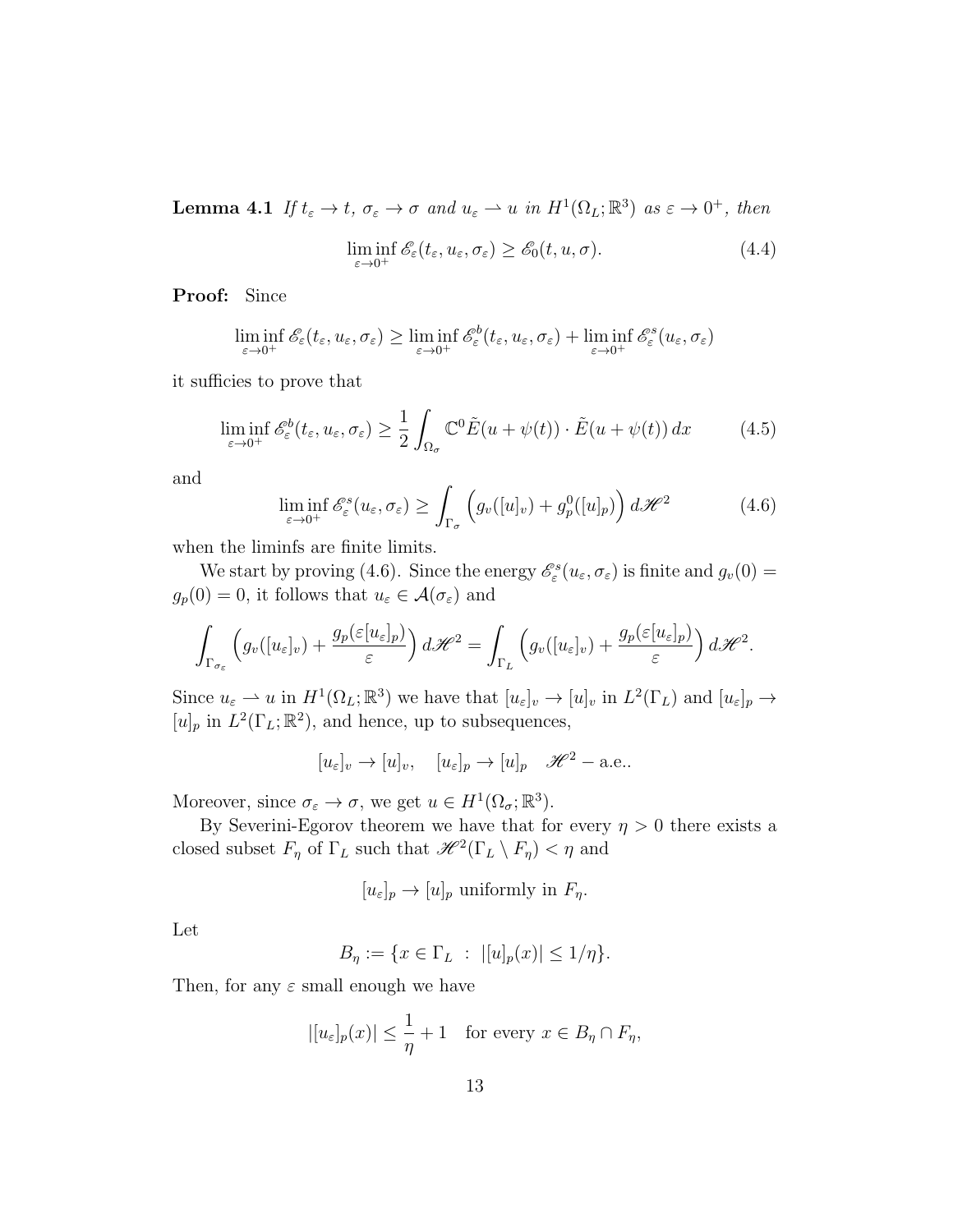hence  $\varepsilon|[u_{\varepsilon}]_p(x)| < \ell$ , where  $\ell$  is the constant of assumption (G5). From  $g_p \geq 0$  and  $(G5)$  we deduce

$$
\int_{\Gamma_L} \frac{g_p(\varepsilon[u_\varepsilon]_p)}{\varepsilon} d\mathcal{H}^2 \ge \int_{B_{\eta} \cap F_{\eta}} \frac{g_p(\varepsilon[u_\varepsilon]_p)}{\varepsilon} d\mathcal{H}^2
$$
\n
$$
\ge \int_{B_{\eta} \cap F_{\eta}} \left( g_p^0([u_\varepsilon]_p) - C\varepsilon^{\alpha} |[u_\varepsilon]_p|^{\alpha+1} \right) d\mathcal{H}^2
$$
\n
$$
\ge \int_{\Gamma_L} g_p^0([u_\varepsilon]_p) d\mathcal{H}^2 - \int_{\Gamma_L \setminus (B_{\eta} \cap F_{\eta})} g_p^0([u_\varepsilon]_p) d\mathcal{H}^2 - C\varepsilon^{\alpha} (\frac{1}{\eta} + 1)^{\alpha+1},
$$

but, by  $(G4)$ ,

$$
\int_{\Gamma_L \setminus (B_{\eta} \cap F_{\eta})} g_p^0([u_{\varepsilon}]_p) d\mathcal{H}^2 \leq C \int_{\Gamma_L \setminus (B_{\eta} \cap F_{\eta})} |[u_{\varepsilon}]_p| d\mathcal{H}^2
$$
\n
$$
\leq C \mathcal{H}^2(\Gamma_L \setminus (B_{\eta} \cap F_{\eta}))^{1/2} \Big( \int_{\Gamma_L} |[u_{\varepsilon}]_p|^2 d\mathcal{H}^2 \Big)^{1/2}
$$
\n
$$
\leq C \mathcal{H}^2(\Gamma_L \setminus (B_{\eta} \cap F_{\eta}))^{1/2}.
$$

Hence, by Fatou's lemma,  $(G2)$  and  $(G6)$  we obtain

$$
\liminf_{\varepsilon \to 0^+} \int_{\Gamma_L} \left( g_v([u_\varepsilon]_v) + \frac{g_p(\varepsilon[u_\varepsilon]_p)}{\varepsilon} \right) d\mathcal{H}^2 \ge
$$
\n
$$
\geq \liminf_{\varepsilon \to 0^+} \int_{\Gamma_L} g_v([u_\varepsilon]_v) + g_p^0([u_\varepsilon]_p) d\mathcal{H}^2 - C\mathcal{H}^2(\Gamma_L \setminus (B_\eta \cap F_\eta))^{1/2}
$$
\n
$$
\geq \int_{\Gamma_L} g_v([u]_v) + g_p^0([u]_p) d\mathcal{H}^2 - C\mathcal{H}^2(\Gamma_L \setminus (B_\eta \cap F_\eta))^{1/2}
$$

and letting  $\eta \to 0$  we finally deduce (4.6).

We now prove  $(4.5)$ . From  $(2.3)$  and  $(3.3)$  it follows that

$$
\sup_\varepsilon \|E^\varepsilon (u_\varepsilon+\psi(t_\varepsilon))\|_{L^2}<+\infty
$$

and hence

 $||E(u_{\varepsilon} + \psi(t_{\varepsilon}))_{i3}||_{L^2} \leq C\varepsilon.$ 

Thus, passing to the limit,

$$
E(u+\psi(t))_{i3}=0,
$$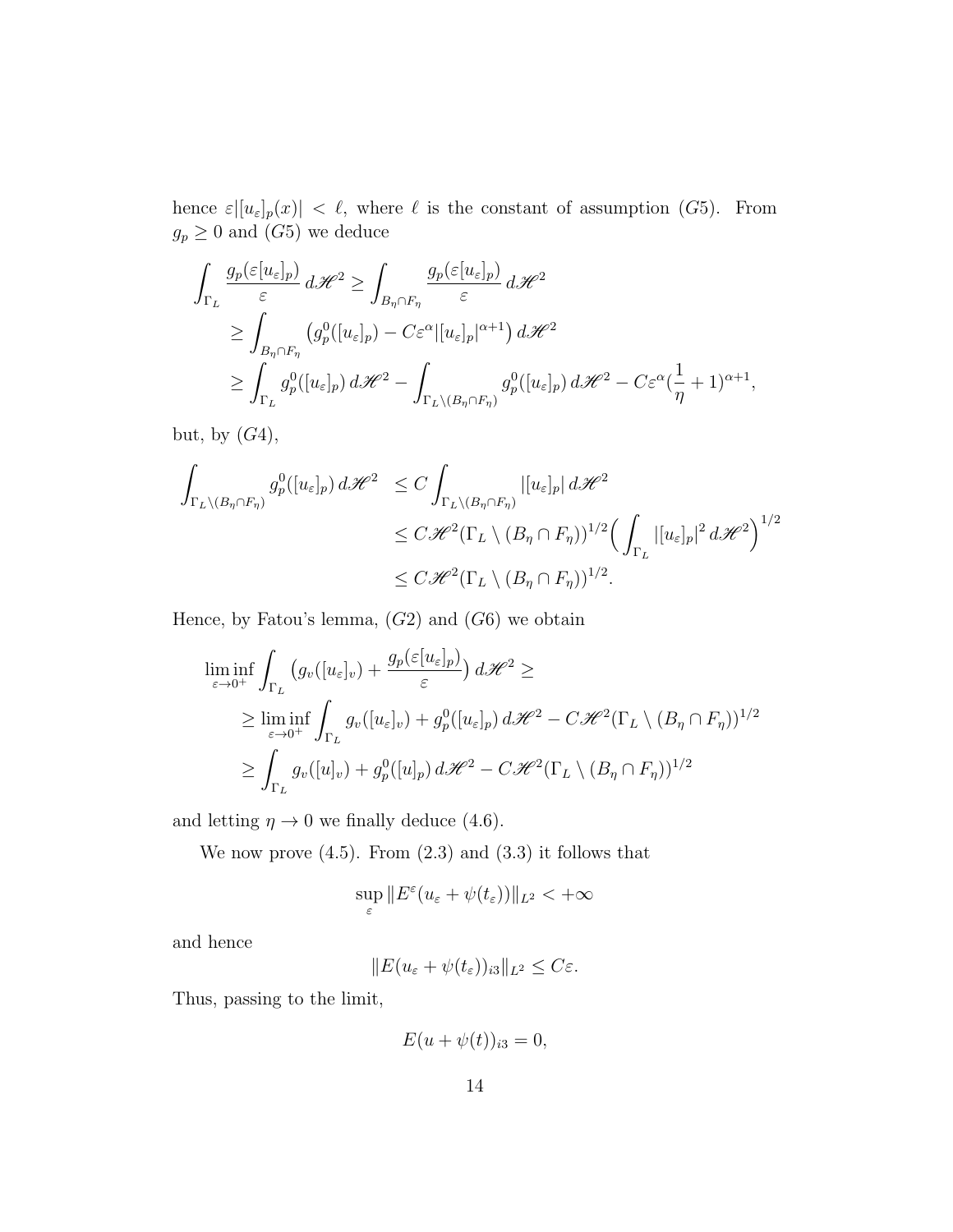which implies  $u + \psi(t) \in KL(\Omega_{\sigma}; \mathbb{R}^{3})$ , hence  $u \in KL(\Omega_{\sigma}; \mathbb{R}^{3})$  since by assumption  $E(\psi(t))_{i3} = 0$  for every t.

Noticing that, for  $\alpha, \beta = 1, 2$ ,

$$
E^{\varepsilon}(u_{\varepsilon} + \psi(t_{\varepsilon}))_{\alpha\beta} = E(u_{\varepsilon} + \psi(t_{\varepsilon}))_{\alpha\beta} \rightharpoonup E(u + \psi(t))_{\alpha\beta} \text{ in } L^{2}(\Omega_{L})
$$

and using property (4.2) we find

$$
\liminf_{\varepsilon \to 0^+} \mathscr{E}_{\varepsilon}^b(t_{\varepsilon}, u_{\varepsilon}, \sigma_{\varepsilon}) = \frac{1}{2} \liminf_{\varepsilon \to 0^+} \int_{\Omega} f\big(E^{\varepsilon}(u_{\varepsilon} + \psi(t_{\varepsilon}))\big) dx
$$
\n
$$
\geq \frac{1}{2} \liminf_{\varepsilon \to 0^+} \int_{\Omega} \mathbb{C}^0 \tilde{E}(u_{\varepsilon} + \psi(t_{\varepsilon})) \cdot \tilde{E}(u_{\varepsilon} + \psi(t_{\varepsilon})) dx
$$
\n
$$
\geq \frac{1}{2} \int_{\Omega_{\sigma}} \mathbb{C}^0 \tilde{E}(u + \psi(t)) \cdot \tilde{E}(u + \psi(t)) dx,
$$

which concludes the proof.

**Lemma 4.2** Let  $t \in [0,T]$ ,  $\sigma \in [\sigma_{in}, L]$ . For every  $(t_{\varepsilon}, \sigma_{\varepsilon}) \to (t, \sigma)$ ,  $\check{\sigma} \in$  $[\sigma_{in}, L]$  and  $\check{u} \in H^1(\Omega_{\check{\sigma}}; \mathbb{R}^3)$  there exist  $\check{\sigma}_{\varepsilon} \in [\sigma_{in}, L]$  and  $\check{u}_{\varepsilon} \in H^1(\Omega_{\check{\sigma}_{\varepsilon}}; \mathbb{R}^3)$ such that  $\check{u}_{\varepsilon} \rightharpoonup \check{u}$  in  $H^1(\Omega_L; \mathbb{R}^3)$ ,  $\check{\sigma}_{\varepsilon} \to \check{\sigma}$  and

$$
\limsup_{\varepsilon \to 0^+} \left[ \mathscr{E}_{\varepsilon}(t_{\varepsilon}, \check{u}_{\varepsilon}, \check{\sigma}_{\varepsilon}) + \mathscr{D}(\sigma_{\varepsilon}, \check{\sigma}_{\varepsilon}) \right] \leq \mathscr{E}_0(t, \check{u}, \check{\sigma}) + \mathscr{D}(\sigma, \check{\sigma}).
$$

**Proof:** We may assume that  $\check{\sigma} \geq \sigma$  and  $\check{u} \in KL(\Omega_{\check{\sigma}}; \mathbb{R}^3)$ , otherwise there is nothing to prove.

Let

$$
\check{\sigma}_{\varepsilon} := \begin{cases} \sigma_{\varepsilon} & \text{if } \sigma = \check{\sigma} \text{ and } \sigma_{\varepsilon} \geq \sigma, \\ \check{\sigma} & \text{else.} \end{cases}
$$

Note that  $\check{\sigma}_{\varepsilon} \to \check{\sigma}$  and  $\check{\sigma}_{\varepsilon} \geq \check{\sigma}$ .

If  $\sigma = \check{\sigma}$ , then  $\mathscr{D}(\sigma, \check{\sigma}) = 0$  and  $\mathscr{D}(\sigma_{\varepsilon}, \check{\sigma}_{\varepsilon})$  is equal to 0 if  $\sigma_{\varepsilon} \geq \sigma$ , while is finite if  $\sigma_{\varepsilon} < \sigma$ . In both cases,  $\mathscr{D}(\sigma_{\varepsilon}, \check{\sigma}_{\varepsilon}) \to 0 = \mathscr{D}(\sigma, \check{\sigma})$ . While if  $\sigma < \check{\sigma}$ , then  $\mathscr{D}(\sigma_{\varepsilon}, \check{\sigma}_{\varepsilon}) = \mathscr{D}(\sigma_{\varepsilon}, \check{\sigma})$  which, for small  $\varepsilon$ , is finite and converges to  $\mathscr{D}(\sigma, \check{\sigma})$ .

Thus, to prove the claim it suffices to deal with the convergence of the energy. Let

$$
z_3 := -\sum_{\alpha,\beta=1}^2 \frac{\mathbb{C}_{33\alpha\beta}\widetilde{E}(\check{u}+\psi(t))_{\alpha\beta}}{\mathbb{C}_{3333}},
$$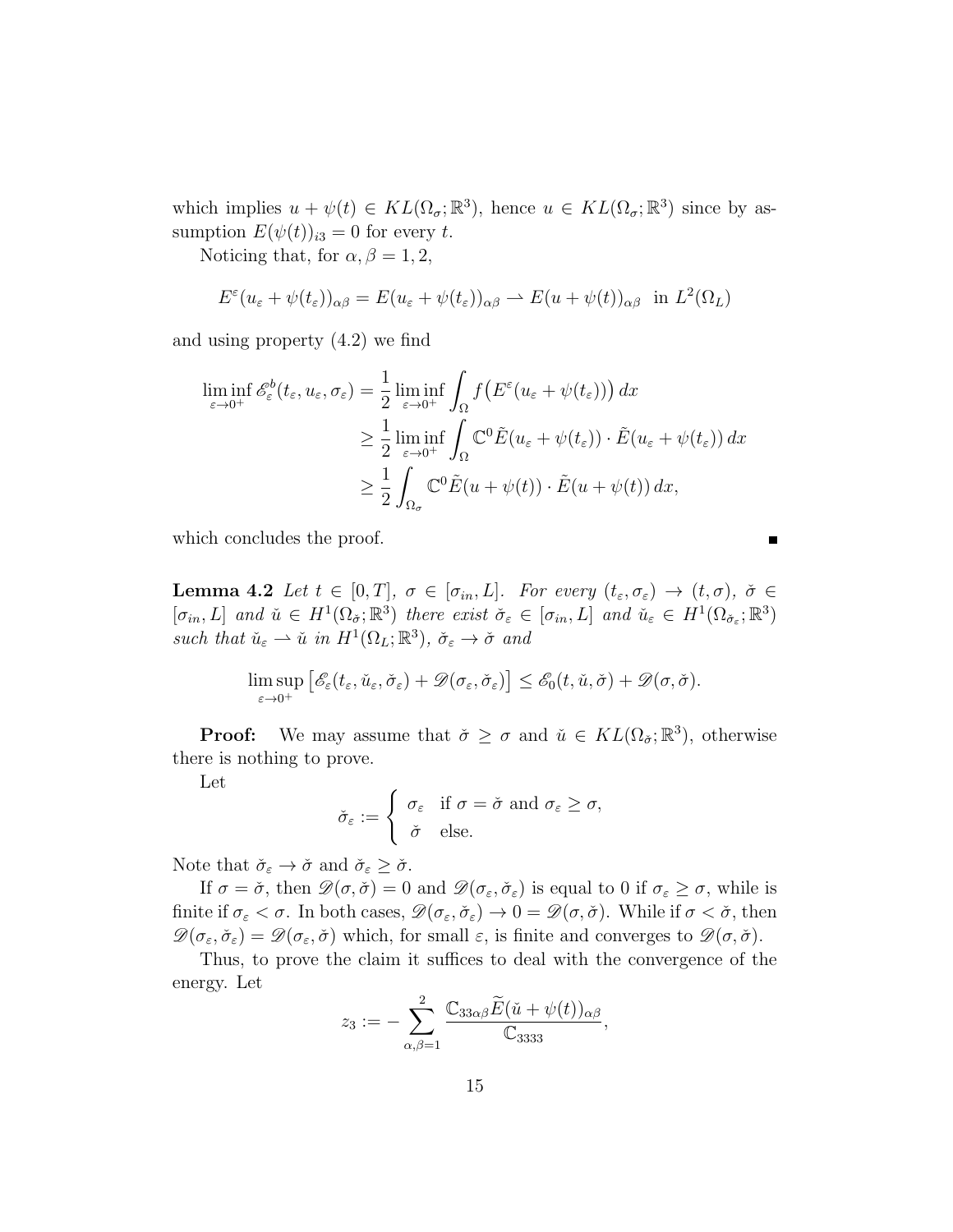and choose  $\varphi_{\varepsilon} \in C_0^{\infty}(\Omega)$  such that  $\varphi_{\varepsilon} \to z_3$  and  $\varepsilon \partial \varphi_{\varepsilon}/\partial x_{\alpha} \to 0$  in  $L^2(\Omega)$ . Set

$$
\eta_{\varepsilon}(x_1, x_2, x_3) := \int_0^{x_3} \varphi_{\varepsilon}(x_1, x_2, s) ds
$$

and

$$
\begin{cases} \check{u}_{\alpha}^{\varepsilon} := \check{u}_{\alpha}, \\ \check{u}_{3}^{\varepsilon} := \check{u}_{3} + \varepsilon^{2} \eta_{\varepsilon}, \end{cases}
$$

so to have

$$
\check{u}^{\varepsilon} \in H^1(\Omega_{\check{\sigma}}; \mathbb{R}^3) \subseteq H^1(\Omega_{\check{\sigma}_{\varepsilon}}; \mathbb{R}^3)
$$

and, by (3.1),

$$
E^{\varepsilon}(\check{u}^{\varepsilon}+\psi(t_{\varepsilon}))=\left(\begin{array}{cc}E(\check{u}+\psi(t_{\varepsilon}))_{\alpha\beta} & \frac{\varepsilon}{2}\frac{\partial\eta_{\varepsilon}}{\partial x_{\alpha}}\\ \text{sym} & \varphi_{\varepsilon}\end{array}\right),\,
$$

since  $\check{u}, \psi(t_\varepsilon) \in KL(\Omega_L; \mathbb{R}^3)$ . Taking the limit we have

$$
\lim_{\varepsilon \to 0^+} \left\| E^{\varepsilon}(\check{u}^{\varepsilon} + \psi(t_{\varepsilon})) - \left( \begin{array}{cc} \widetilde{E}(\check{u} + \psi(t)) & 0 \\ 0 & - \sum_{\alpha,\beta=1}^2 \frac{\mathbb{C}_{33\alpha\beta} \widetilde{E}(\check{u} + \psi(t))_{\alpha\beta}}{\mathbb{C}_{3333}} \end{array} \right) \right\|_{L^2} = 0,
$$

and therefore, concerning the bulk part,

$$
\lim_{\varepsilon \to 0^+} \int_{\Omega} \mathbb{C} E^{\varepsilon}(\check{u}^{\varepsilon} + \psi(t_{\varepsilon})) \cdot E^{\varepsilon}(\check{u}^{\varepsilon} + \psi(t_{\varepsilon})) dx = \int_{\Omega} \mathbb{C}^0 \tilde{E}(\check{u} + \psi(t)) \cdot \tilde{E}(\check{u} + \psi(t)) dx.
$$

Passing to the surface part of the energy, we first notice that  $[\check{u}^{\varepsilon}]_p = [\check{u}]_p$ ,  $[\check{u}^{\varepsilon}]_v = [\check{u}]_v$ . Then, from  $(G4)$  we have

$$
\frac{g_p(\varepsilon[\check{u}^{\varepsilon}]_p)}{\varepsilon} \le C \frac{|\varepsilon[\check{u}^{\varepsilon}]_p|}{\varepsilon} = C|[\check{u}]_p|,
$$

and by the dominated convergence theorem we get

$$
\lim_{\varepsilon \to 0^+} \int_{\Gamma_{\check{\sigma}_{\varepsilon}}} g_v([\check{u}^{\varepsilon}]_v) + \frac{g_p(\varepsilon[\check{u}^{\varepsilon}]_p)}{\varepsilon} d\mathcal{H}^2 = \int_{\Gamma_{\check{\sigma}}} g_v([\check{u}]_v) + g_p^0([\check{u}]_p) d\mathcal{H}^2
$$

and the proof is concluded.

П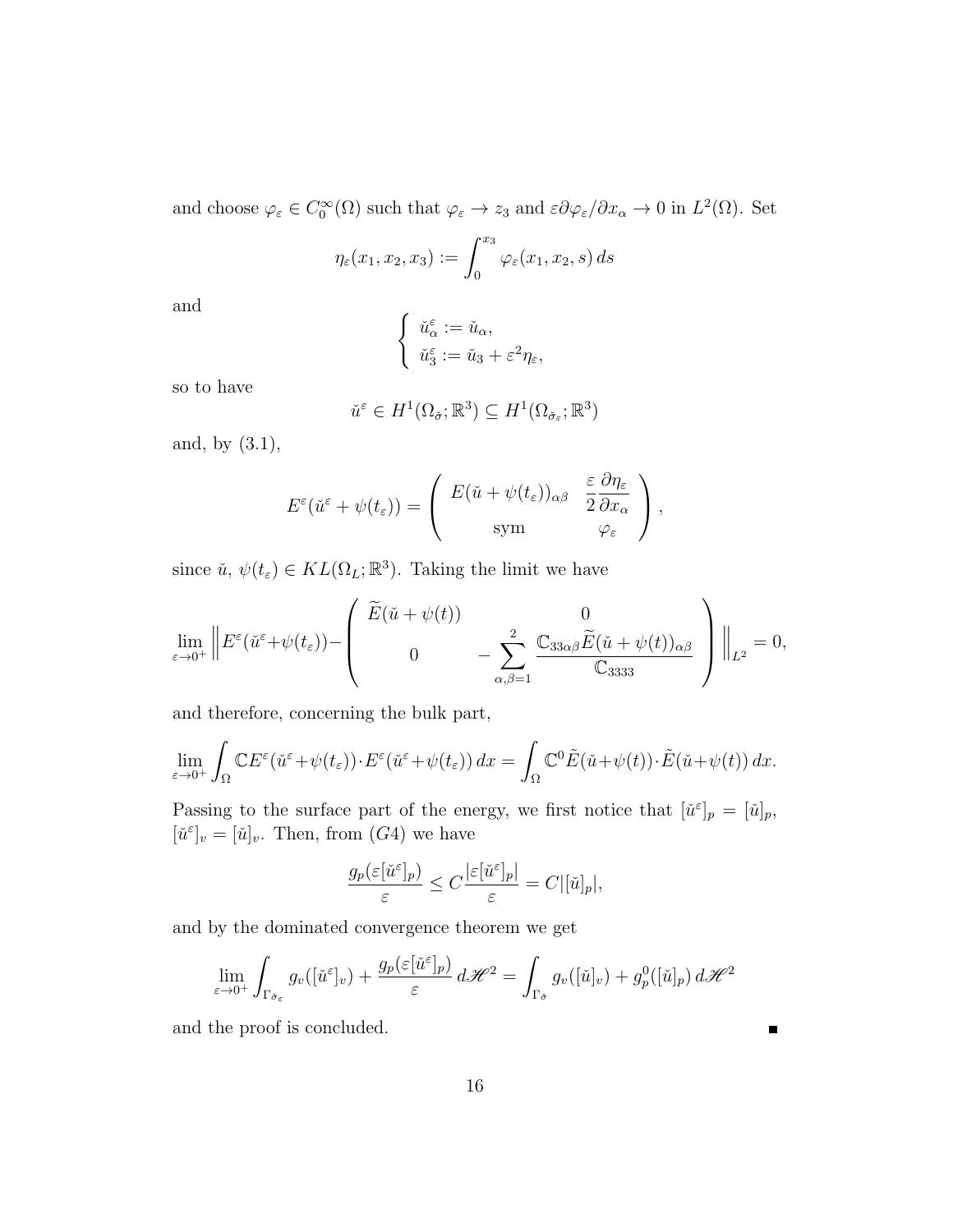# 5 Convergence of solutions

Let us begin with the following definition.

**Definition 5.1** An energetic solution associated with the functionals  $\mathscr{E}_0$  and  $\mathscr{D},$  is a function  $(u, \sigma) : [0, T] \to H^1(\Omega_L; \mathbb{R}^3) \times [\sigma_{in}, L],$  with the map  $t \mapsto$  $\partial_t \mathscr{E}_0(t, u(t), \sigma(t)) \in L^1(0,T)$  and satisfying for every  $t \in [0,T]$  a stability condition  $(S)_0$  and an energy balance condition  $(E)_0$ :

\n- $$
(\mathcal{S})_0
$$
  $\mathcal{E}_0(t, u(t), \sigma(t)) < +\infty$ , and, for every  $(\tilde{u}, \tilde{\sigma}) \in H^1(\Omega_L; \mathbb{R}^3) \times [\sigma_{in}, L]$
\n- $\mathcal{E}_0(t, u(t), \sigma(t)) \leq \mathcal{E}_0(t, \tilde{u}, \tilde{\sigma}) + \mathcal{D}(\sigma(t), \tilde{\sigma}),$
\n- $(\mathcal{E})_0$   $\mathcal{E}_0(t, u(t), \sigma(t)) + \text{Diss}_{\mathcal{D}}(\sigma; [0, t]) = \mathcal{E}_0(0, u(0), \sigma(0)) +$
\n

$$
+\int_0^t \partial_t \mathcal{E}_0(s, u(s), \sigma(s)) ds.
$$

Similarly to (3.9), whenever  $\mathscr{E}_0(t, u, \sigma)$  is finite, we have

$$
\partial_t \mathcal{E}_0(t, u, \sigma) = \int_{\Omega_{\sigma}} \mathbb{C}^0 \tilde{E} \dot{\psi}(t) \cdot \tilde{E}(u + \psi(t)) dx.
$$
 (5.1)

**Remark 5.2** From the definition of  $\mathscr{E}_0$  and the stability condition  $(S)_0$ , we deduce that if  $t \mapsto (u(t), \sigma(t))$  is an energetic solution associated with the functionals  $\mathscr{E}_0$  and  $\mathscr{D}$ , then  $u(t) \in KL(\Omega_{\sigma(t)}; \mathbb{R}^3)$  for any  $t \in [0, T]$ .

The aim of this section is to prove, for every fixed  $\varepsilon$ , the existence of an energetic solution associated with  $\mathscr{E}_{\varepsilon}$  and  $\mathscr{D}$ , and to show that a sequence of energetic solutions converges, as  $\varepsilon$  goes to 0, to an energetic solution associated with  $\mathscr{E}_0$  and  $\mathscr{D}$ . We shall achieve both results by applying general abstract theorems proven in [12, 14, 17]. In what follows we write and check the assumptions needed to apply those results. For convenience of the reader, following the notation of [17], we let  $\mathcal{Q} := H^1(\Omega_L; \mathbb{R}^3) \times [\sigma_{in}, L]$ . Accordingly, we set  $q = (u, \sigma)$ , and therefore we write, for instance,  $\mathscr{E}_{\varepsilon}(t, q)$  in place of  $\mathscr{E}_{\varepsilon}(t, u, \sigma)$ ; also, if we find it convenient, we write  $\mathscr{D}(q, \tilde{q})$  instead of  $\mathscr{D}(\sigma, \tilde{\sigma})$ .

The set of stable states  $S_{\varepsilon}(t)$ , for  $t \in [0, T]$  and  $\varepsilon \geq 0$ , is

$$
\mathcal{S}_{\varepsilon}(t) := \{ q \in \mathcal{Q} \, : \, \mathscr{E}_{\varepsilon}(t,q) < +\infty, \, \mathscr{E}_{\varepsilon}(t,q) \le \mathscr{E}_{\varepsilon}(t,\tilde{q}) + \mathscr{D}(q,\tilde{q}) \, \forall \, \tilde{q} \in \mathcal{Q} \},\tag{5.2}
$$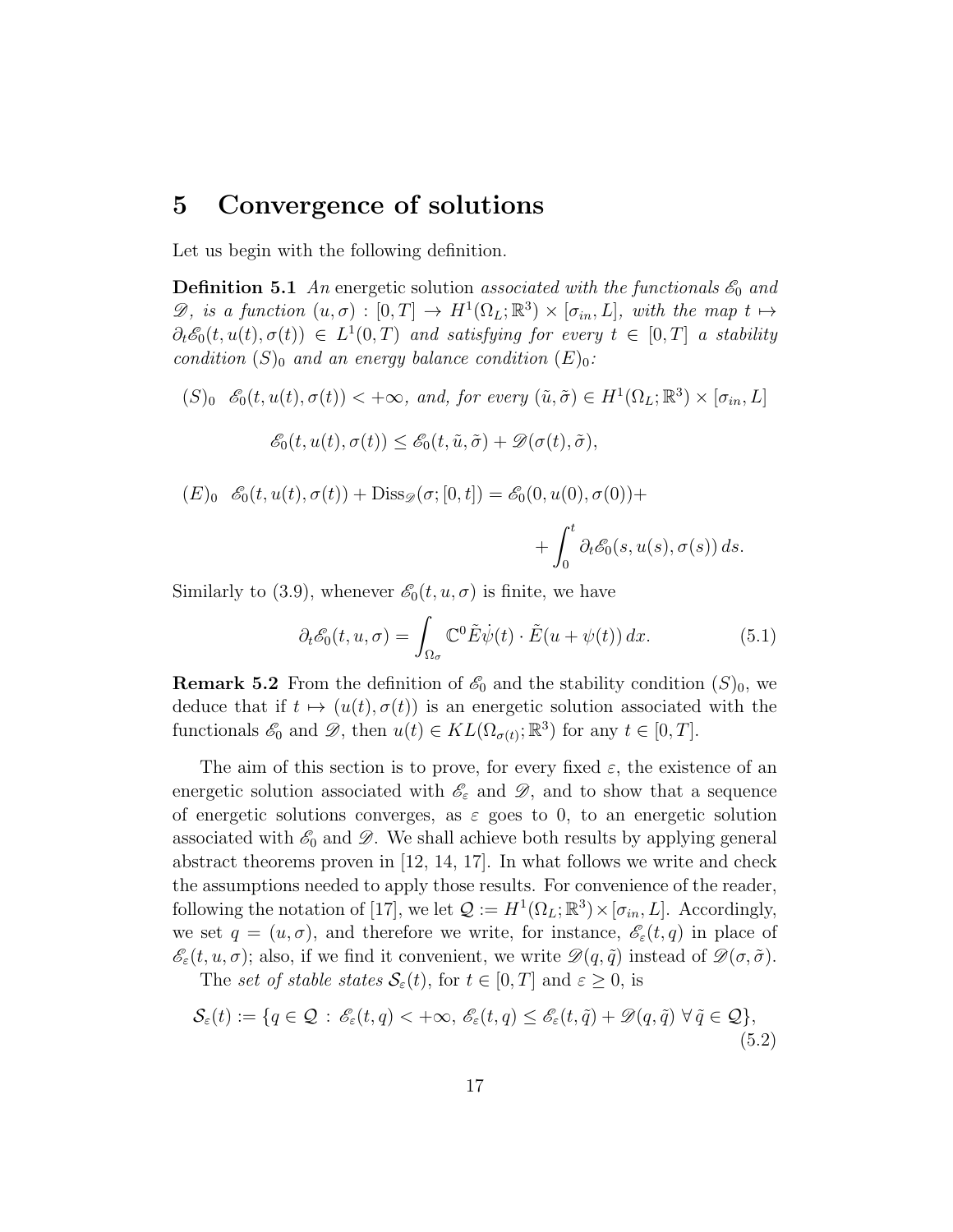and a sequence  $(t_l, q_{\varepsilon_l})_{l \in \mathbb{N}}$  is called a *stable sequence* with respect to  $(\mathscr{E}_{\varepsilon_l})$  and  $(\mathcal{S}_{\varepsilon_l})$  if  $\varepsilon_l \to 0$ ,

$$
q_{\varepsilon_l} \in \mathcal{S}_{\varepsilon_l}(t_l) \text{ and } \sup_{l \in \mathbb{N}} \mathcal{E}_{\varepsilon_l}(t_l, q_{\varepsilon_l}) < +\infty.
$$
 (5.3)

The dissipation  $\mathscr D$  satisfies the following properties, corresponding to  $(2.2)$ – $(2.4)$  of [17]:

Pseudo distance:

$$
\mathcal{D}(\sigma_1, \sigma_1) = 0 \text{ and } \mathcal{D}(\sigma_1, \sigma_3) \leq \mathcal{D}(\sigma_1, \sigma_2) + \mathcal{D}(\sigma_2, \sigma_3)
$$
  
for every  $\sigma_1, \sigma_2, \sigma_3 \in [\sigma_{in}, L]$ . (5.4)

Lower semi-continuity of  $\mathscr{D}$ :

$$
\mathcal{D} : [\sigma_{in}, L] \times [\sigma_{in}, L] \to [0, +\infty]
$$
 is lower semi-continuous. (5.5)

Positivity of  $\mathscr{D}$ :

if a sequence  $(\sigma_{\varepsilon})$  in  $[\sigma_{in}, L]$  and  $\sigma \in [\sigma_{in}, L]$  are such that  $\min\{\mathscr{D}(\sigma_\varepsilon,\sigma),\mathscr{D}(\sigma,\sigma_\varepsilon)\}\to 0,\text{ then }\sigma_\varepsilon\to\sigma.$ (5.6)

From  $(5.5)$  it follows  $(2.5)$  of  $[17]$ , that is

Lower  $\Gamma$ -limit for  $\mathscr{D}$ :

for any pair of stable sequences 
$$
(t_l, q_{\varepsilon_l})
$$
,  $(\tilde{t}_l, \tilde{q}_{\varepsilon_l})$  such that  
\n $(t_l, q_{\varepsilon_l}) \rightarrow (t, q)$ ,  $(\tilde{t}_l, \tilde{q}_{\varepsilon_l}) \rightarrow (\tilde{t}, \tilde{q})$  in  $[0, T] \times \mathcal{Q}$ , we have  
\n $\mathscr{D}(q, \tilde{q}) \leq \liminf_{l \to \infty} \mathscr{D}(q_{\varepsilon_l}, \tilde{q}_{\varepsilon_l})$ . (5.7)

From Korn's inequality and (2.3) we find

$$
\mathcal{E}_{\varepsilon}(t, u, \sigma) \ge \mathcal{E}_{\varepsilon}^{b}(t, u, \sigma) \ge \frac{1}{2} \int_{\Omega_{\sigma}} \mathbb{C}E^{\varepsilon}(u + \psi(t)) \cdot E^{\varepsilon}(u + \psi(t)) dx
$$
  
\n
$$
\ge \mu \|E^{\varepsilon}(u + \psi(t))\|_{L^{2}}^{2} \ge \mu \|E(u + \psi(t))\|_{L^{2}}^{2}
$$
 (5.8)  
\n
$$
\ge C_{1} \|Eu\|_{L^{2}}^{2} - C_{2} \|E\psi(t)\|_{L^{2}}^{2} \ge C_{1} \|u\|_{H^{1}}^{2} - C_{2} \|E\psi(t)\|_{L^{2}}^{2}.
$$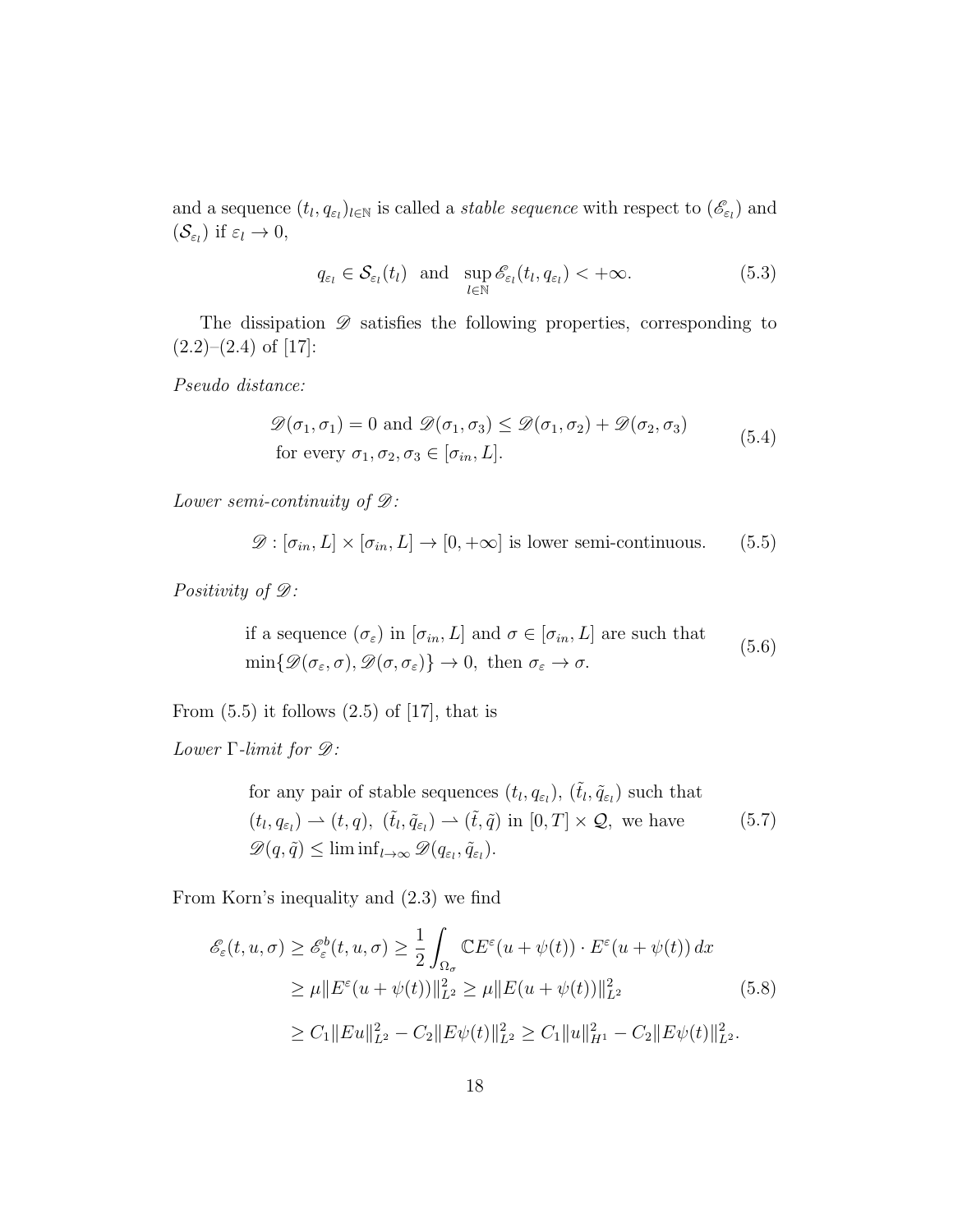This chain of inequalities together with a similar computation for  $\mathscr{E}_0$  shows that the set  $\bigcup_{\varepsilon>0} \{ q \in \mathcal{Q} \mid \mathscr{E}_{\varepsilon}(t,q) \leq E \}$  is relatively compact. Moreover, for any  $\varepsilon \geq 0$  the functionals  $\mathscr{E}_{\varepsilon}(t, \cdot)$  are weakly lower semicontinuous in  $\mathcal Q$  due to the convexity of the bulk part of the energy, the lower semicontinuity of the integrands  $g_v$ ,  $g_p$  and  $g_p^0$  and the convergence in  $L^2$  of the jumps. Thus the sublevels are also closed and the following property (corresponding to (2.6) of [17]) holds

Compactness of energy sublevels:

for all 
$$
t \in [0, T]
$$
 and all  $E \in \mathbb{R}$  we have  
\n(i)  $\{q \in \mathcal{Q} : \mathscr{E}_{\varepsilon}(t, q) \leq E\}$  is compact for any  $\varepsilon \geq 0$ ;\n  
\n(ii)  $\bigcup_{\varepsilon \geq 0} \{q \in \mathcal{Q} : \mathscr{E}_{\varepsilon}(t, q) \leq E\}$  is relatively compact. (5.9)

Since  $\psi \in C^1([0,T]; H^1(\Omega;\mathbb{R}^3))$  then  $\mathscr{E}_{\varepsilon}(\cdot, q) \in C^1([0,T])$  for all  $\varepsilon \geq 0$  and all  $q \in \mathcal{Q}$  for which  $\mathscr{E}_{\varepsilon}(\cdot, q) < +\infty$ .

If  $\mathscr{E}_{\varepsilon}(s, u, \sigma) < +\infty$  for  $s \in [0, T]$  and since  $(E\dot{\psi})_{i3} = 0$  (see (3.2)), from (3.9) we have

$$
|\partial_t \mathscr{E}_{\varepsilon}(s, u, \sigma)| \le c \Big( \|E^{\varepsilon} \dot{\psi}(s)\|_{L^2}^2 + \|E^{\varepsilon}(u + \psi(s))\|_{L^2}^2 \Big) \le c \Big( \|E \dot{\psi}(s)\|_{L^2}^2 + \mathscr{E}_{\varepsilon}(s, u, \sigma) \Big),
$$

which, together with a similar computation for  $\mathscr{E}_0$ , leads to (see (2.7) of [17])

Uniform control of the power  $\partial_t \mathscr{E}_{\varepsilon}$ :

there exist 
$$
c_0^E \in \mathbb{R}
$$
 and  $c_1^E > 0$  such that  
for any  $\varepsilon \ge 0$ ,  $t \in [0, T]$  and  $q \in \mathcal{Q}$ ,  
if  $\mathcal{E}_{\varepsilon}(t, q) < +\infty$  then  $\mathcal{E}_{\varepsilon}(\cdot, q) \in C^1([0, T])$  and  
 $|\partial_t \mathcal{E}_{\varepsilon}(s, q)| \le c_1^E(c_0^E + \mathcal{E}_{\varepsilon}(s, q))$  for all  $s \in [0, T]$ .  
(5.10)

From the definition of  $\mathscr{E}_0$  (given in (4.3)) it follows that if  $\mathscr{E}_0(0, u, \sigma)$  is finite then  $u \in KL(\Omega_{\sigma}; \mathbb{R}^3)$  and thus  $\mathscr{E}_0(t, u, \sigma)$  is finite for every  $t \in [0, T]$ . Since  $\psi$  is  $C^1$ , condition (2.8) of [17] is satisfied, namely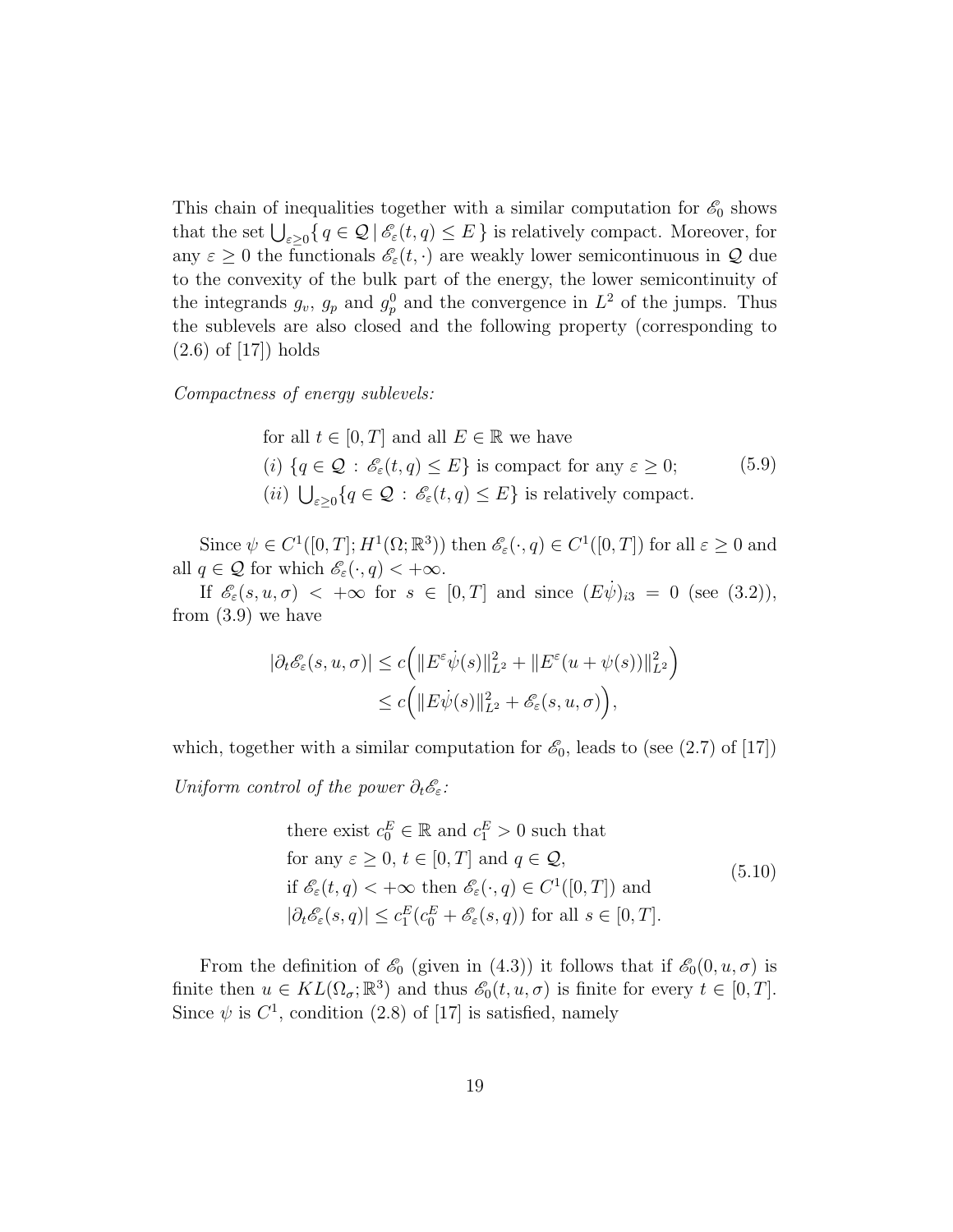Uniform time-continuity of the power  $\partial_t \mathscr{E}_0$ :

for every 
$$
\eta > 0
$$
 and  $E \in \mathbb{R}$  there exists  $\delta > 0$  such that  
 $\mathcal{E}_0(0, q) \le E$ ,  $|t_1 - t_2| < \delta \Rightarrow |\partial_t \mathcal{E}_0(t_1, q) - \partial_t \mathcal{E}_0(t_2, q)| < \eta$ . (5.11)

By Lemma 4.1 we get the following property (2.10) of [17]

Lower  $\Gamma$ -limit for  $\mathscr{E}_{\varepsilon}$ :

for any stable sequence 
$$
(t_l, q_{\varepsilon_l})
$$
 such that  
\n $(t_l, q_{\varepsilon_l}) \to (t, q)$  in  $[0, T] \times \mathcal{Q}$ , we have  
\n $\mathscr{E}_0(t, q) \le \liminf_{l \to +\infty} \mathscr{E}_{\varepsilon_l}(t_l, q_{\varepsilon_l})$ . (5.12)

The following proposition essentially corresponds to property (2.9) of [17]; the only difference is that we establish the convergence in the open interval  $(0, T)$  instead of its closure. This fact will not affect the arguments used in the sequel.

**Proposition 5.3** [Conditioned continuous convergence of the power] If  $(t, q) \in$  $(0,T) \times \mathcal{Q}$  and  $(t_{\varepsilon_l}, q_{\varepsilon_l})$  is a stable sequence such that  $(t_{\varepsilon_l}, q_{\varepsilon_l}) \to (t,q)$  in  $[0, T] \times \mathcal{Q}$ , then

$$
\partial_t \mathscr{E}_{\varepsilon_l}(t_{\varepsilon_l}, q_{\varepsilon_l}) \to \partial_t \mathscr{E}_0(t, q).
$$

**Proof:** For simplicity we write  $\varepsilon$  in place of  $\varepsilon_l$ . We combine the argument of the proof of Proposition 3.3 of [12], where a single energy functional is considered, with the upper and lower bound Lemma 4.1 and Lemma 4.2.

We start by showing that

$$
\mathscr{E}_{\varepsilon}(t_{\varepsilon}, u_{\varepsilon}, \sigma_{\varepsilon}) \to \mathscr{E}_{0}(t, u, \sigma). \tag{5.13}
$$

Indeed, from the stability of the sequence  $(t_{\varepsilon}, u_{\varepsilon}, \sigma_{\varepsilon})$  and by Lemma 4.2, there exist  $\check{\sigma}_{\varepsilon} \in [\sigma_{in}, L]$  and  $\check{u}_{\varepsilon} \in H^1(\Omega_L; \mathbb{R}^3)$  such that  $\check{u}_{\varepsilon} \rightharpoonup u$  in  $H^1(\Omega_L; \mathbb{R}^3)$ ,  $\check{\sigma}_{\varepsilon} \to \sigma$  such that

$$
\limsup_{\varepsilon \to 0^+} \mathscr{E}_{\varepsilon}(t_{\varepsilon}, u_{\varepsilon}, \sigma_{\varepsilon}) \leq \limsup_{\varepsilon \to 0^+} \left[ \mathscr{E}_{\varepsilon}(t_{\varepsilon}, \check{u}_{\varepsilon}, \check{\sigma}_{\varepsilon}) + \mathscr{D}(\sigma_{\varepsilon}, \check{\sigma}_{\varepsilon}) \right] \leq \mathscr{E}_{0}(t, u, \sigma).
$$

Hence (5.13) follows from the inequality above and Lemma 4.1.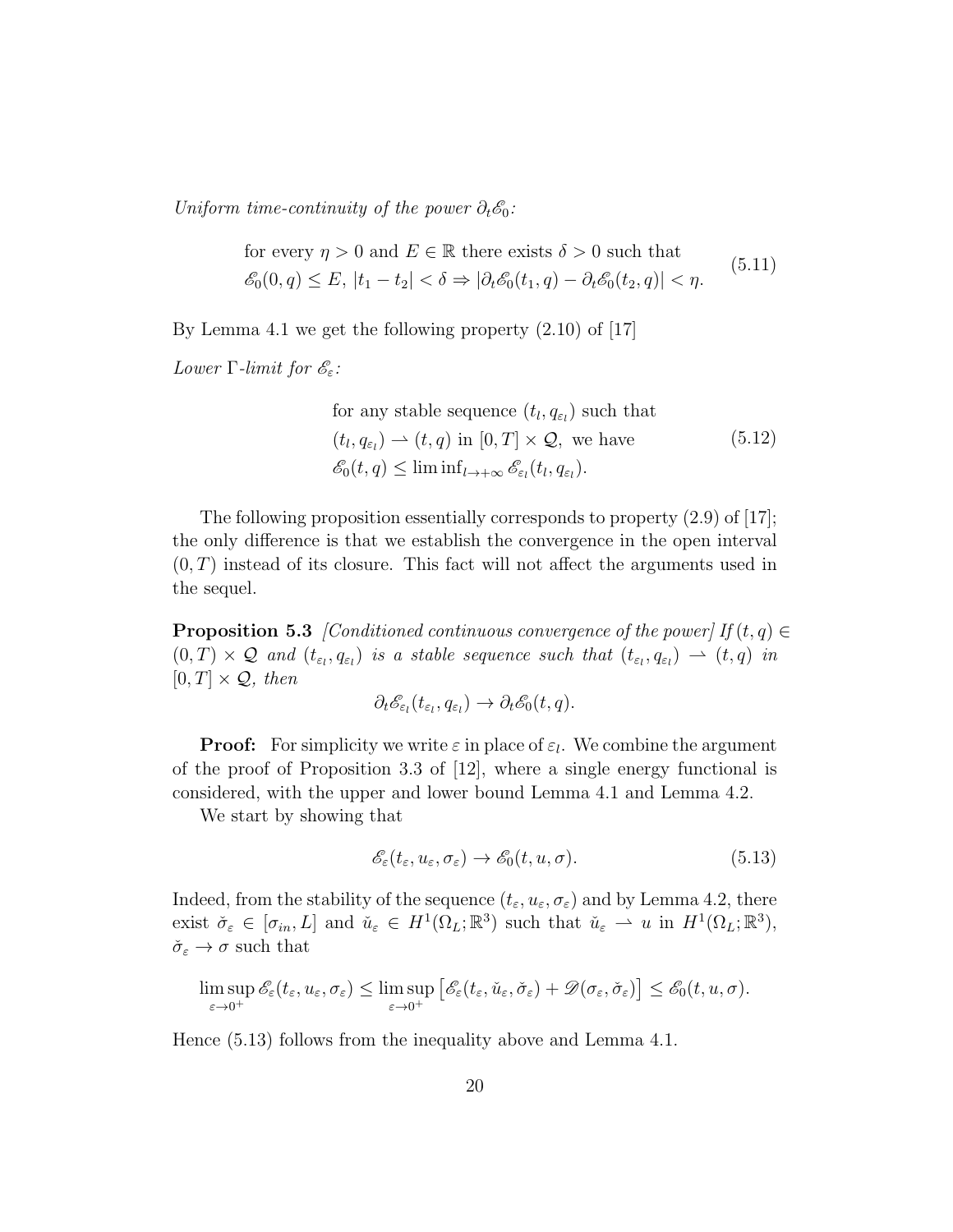Let now  $h > 0$  be such that  $t \pm 2h \in [0, T]$ . Then for any  $\varepsilon$  small enough  $t_{\varepsilon} \in (t-h, t+h)$  and hence  $t_{\varepsilon} \pm h \in [0,T]$ , and let  $K_0 > 0$  be such that  $\mathscr{E}_{\varepsilon}(t_{\varepsilon}, q_{\varepsilon}), \mathscr{E}_{0}(t, q) \leq K_{0}$ . We have

$$
\left| \frac{1}{h} \left[ \mathcal{E}_{\varepsilon}(t_{\varepsilon} \pm h, u_{\varepsilon}, \sigma_{\varepsilon}) - \mathcal{E}_{\varepsilon}(t_{\varepsilon}, u_{\varepsilon}, \sigma_{\varepsilon}) \right] \right| =
$$
\n
$$
= |\partial_{t} \mathcal{E}_{\varepsilon}(\bar{t}_{\varepsilon}, u_{\varepsilon}, \sigma_{\varepsilon}) - \partial_{t} \mathcal{E}_{\varepsilon}(t_{\varepsilon}, u_{\varepsilon}, \sigma_{\varepsilon})|
$$
\n
$$
= \left| \int_{\Omega_{\sigma_{\varepsilon}}} \left[ \mathbb{C} E^{\varepsilon} \dot{\psi}(\bar{t}_{\varepsilon}) \cdot E^{\varepsilon} (\psi(\bar{t}_{\varepsilon}) - \psi(t_{\varepsilon})) + \mathbb{C} E^{\varepsilon} (\dot{\psi}(\bar{t}_{\varepsilon}) - \dot{\psi}(t_{\varepsilon})) \cdot E^{\varepsilon} (u_{\varepsilon} + \psi(t_{\varepsilon})) \right] dx \right|
$$
\n
$$
\leq C \left( \| E \dot{\psi}(\bar{t}_{\varepsilon}) \|_{L^{2}} \| E (\psi(\bar{t}_{\varepsilon}) - \psi(t_{\varepsilon})) \|_{L^{2}} + \| E (\dot{\psi}(\bar{t}_{\varepsilon}) - \dot{\psi}(t_{\varepsilon})) \|_{L^{2}} K_{0} \right)
$$
\n
$$
=: \omega_{K_{0}}(h) \tag{5.14}
$$

where  $\bar{t}_{\varepsilon}$  is between  $t_{\varepsilon}$  and  $t_{\varepsilon} \pm h$ , and where  $\omega_{K_0}$  is independent of  $\varepsilon$  because of the continuity at time t of  $D\psi$  and  $D\dot{\psi}$  stated in assumption (3.2).

By applying Lemma 4.1 and (5.13) we have

$$
\liminf_{\varepsilon \to 0} \frac{1}{h} \left[ \mathcal{E}_{\varepsilon}(t_{\varepsilon} \pm h, u_{\varepsilon}, \sigma_{\varepsilon}) - \mathcal{E}_{\varepsilon}(t_{\varepsilon}, u_{\varepsilon}, \sigma_{\varepsilon}) \right] \ge \frac{1}{h} \left[ \mathcal{E}_{0}(t \pm h, u, \sigma) - \mathcal{E}_{0}(t, u, \sigma) \right].
$$
\n(5.15)

By using (5.14), then the inequality above and finally (5.11), we find

$$
\limsup_{\varepsilon \to 0^{+}} \partial_{t} \mathcal{E}_{\varepsilon}(t_{\varepsilon}, u_{\varepsilon}, \sigma_{\varepsilon}) \le
$$
\n
$$
\le \limsup_{\varepsilon \to 0^{+}} \frac{1}{h} \Big[ \mathcal{E}_{\varepsilon}(t_{\varepsilon}, u_{\varepsilon}, \sigma_{\varepsilon}) - \mathcal{E}_{\varepsilon}(t_{\varepsilon} - h, u_{\varepsilon}, \sigma_{\varepsilon}) \Big] + \omega_{K_{0}}(h)
$$
\n
$$
= \omega_{K_{0}}(h) - \liminf_{\varepsilon \to 0^{+}} \frac{1}{h} \Big[ \mathcal{E}_{\varepsilon}(t_{\varepsilon} - h, u_{\varepsilon}, \sigma_{\varepsilon}) - \mathcal{E}_{\varepsilon}(t_{\varepsilon}, u_{\varepsilon}, \sigma_{\varepsilon}) \Big]
$$
\n
$$
\le \omega_{K_{0}}(h) - \frac{1}{h} \Big[ \mathcal{E}_{0}(t - h, u, \sigma) - \mathcal{E}_{0}(t, u, \sigma) \Big] \le \partial_{t} \mathcal{E}_{0}(t, u, \sigma) + 2\omega_{K_{0}}(h).
$$

In the same way, but appropriately choosing the signs in  $(5.14)$  and  $(5.15)$ , we get

$$
\liminf_{\varepsilon \to 0^+} \partial_t \mathscr{E}_{\varepsilon}(t_{\varepsilon}, u_{\varepsilon}, \sigma_{\varepsilon}) \geq \partial_t \mathscr{E}_0(t, u, \sigma) - 2\omega_{K_0}(h),
$$

and the conclusion follows by letting  $h$  go to zero.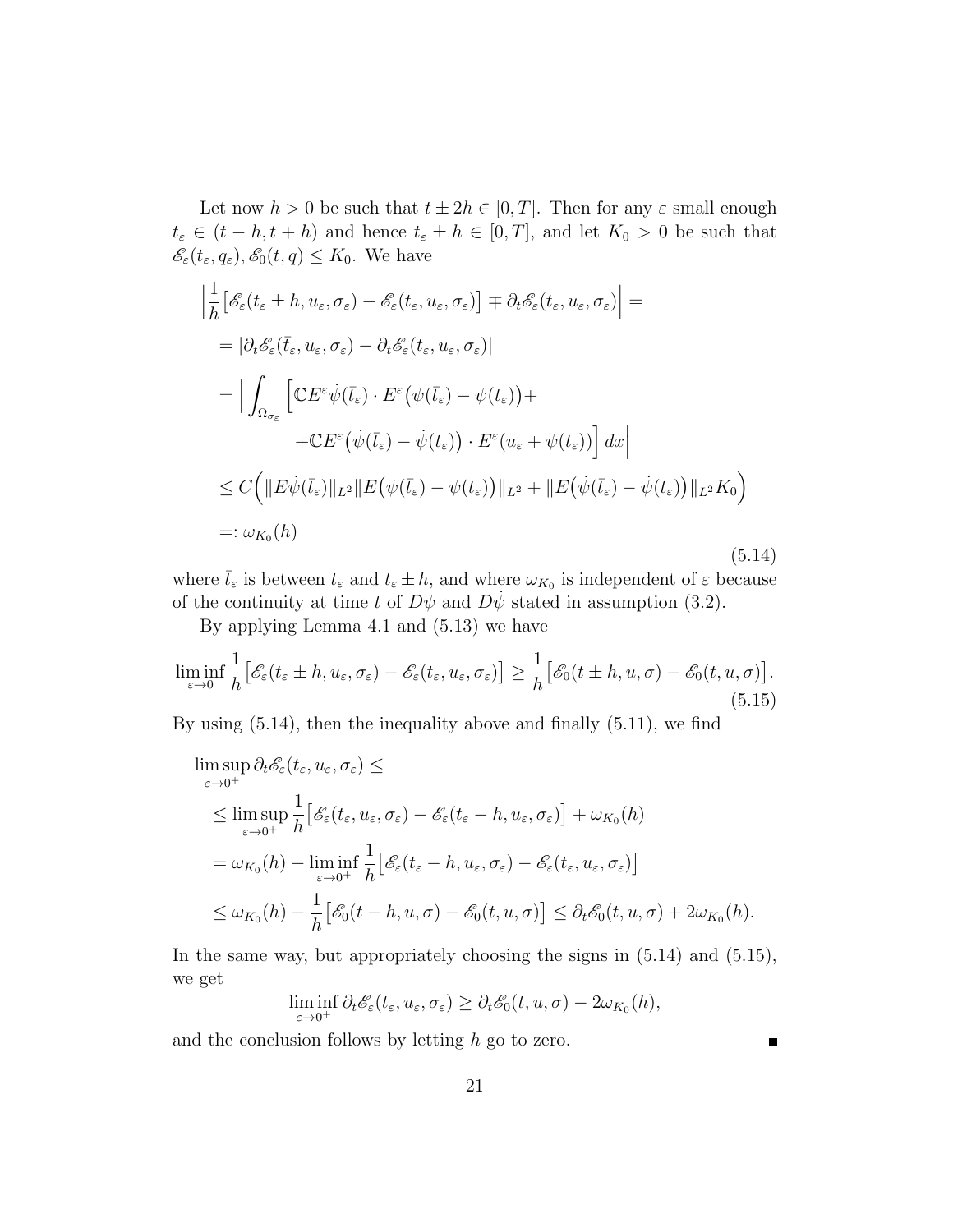By Proposition 2.2 of [17] we get that Lemma 4.2 implies property (2.11) of [17], namely

Conditioned upper-semicontinuity of stable sets:

for any stable sequence  $(t_l, q_{\varepsilon_l})$  such that  $(t_l, q_{\varepsilon_l}) \rightharpoonup (t, q)$  in  $[0, T] \times \mathcal{Q}$  we have that  $q \in \mathcal{S}_0(t)$ . (5.16)

We now prove the existence of energetic solutions associated with the functionals  $\mathscr{E}_{\varepsilon}$  and  $\mathscr{D}$ , for fixed  $\varepsilon > 0$ .

**Theorem 5.4** Let  $q_{\varepsilon}^0 = (u_{\varepsilon}^0, \sigma_{\varepsilon}^0) \in \mathcal{S}_{\varepsilon}(0)$ . There exists an energetic solution  $(u_{\varepsilon}, \sigma_{\varepsilon}) : [0, T] \to \mathcal{Q}$  associated with  $\mathscr{E}_{\varepsilon}$  and  $\mathscr{D}$ , such that  $(u_{\varepsilon}(0), \sigma_{\varepsilon}(0)) =$  $(u_{\varepsilon}^0, \sigma_{\varepsilon}^0)$ .

**Proof:** The proof follows by applying Theorem 3.4 of Mielke [16] (see also [12, 14, 17]). Since we already know that the assumptions on the energy functional (5.9), (5.10), (5.11) with  $\mathscr{E}_0$  replaced by  $\mathscr{E}_\varepsilon$ , and the conditions on the dissipation distance (5.4), (5.5), (5.6) hold true, to apply Theorem 3.4 of [16] we only need to check the following compatibility conditions:

if  $(t_k, q_k)$ ,  $k \in \mathbb{N}$ , is a stable sequence in the sense of [16] such that  $(t_k, q_k) \rightarrow (t, q)$  in  $[0, T] \times \mathcal{Q}$  then

$$
\partial_t \mathscr{E}_{\varepsilon}(t_k, q_k) \to \partial_t \mathscr{E}_{\varepsilon}(t, q),
$$
  
 
$$
q \in \mathcal{S}_{\varepsilon}(t).
$$

The convergence of the powers follows from (3.9), using the time continuity of  $\dot{\psi}$ . Passing to the stability condition  $q \in \mathcal{S}_{\varepsilon}(t)$ , setting  $q = (u, \sigma)$ , we have to prove that

$$
\mathscr{E}_{\varepsilon}(t, u, \sigma) \leq \mathscr{E}_{\varepsilon}(t, \tilde{u}, \tilde{\sigma}) + \mathscr{D}(\sigma, \tilde{\sigma}) \quad \text{for every } (\tilde{u}, \tilde{\sigma}) \in \mathcal{Q}.
$$

Let  $(\tilde{u}, \tilde{\sigma}) \in \mathcal{Q}$ . Without loss of generality we may assume  $\tilde{u} \in \mathcal{A}(\sigma)$  and  $\sigma \leq \tilde{\sigma}$ . Let  $\delta > 0$  and  $q_k = (u_k, \sigma_k) \in \mathcal{S}_{\varepsilon}(t_k)$ . Hence

$$
\mathscr{E}_{\varepsilon}(t_k, u_k, \sigma_k) \leq \mathscr{E}_{\varepsilon}(t_k, \tilde{u}, \tilde{\sigma} + \delta) + \mathscr{D}(\sigma_k, \tilde{\sigma} + \delta),
$$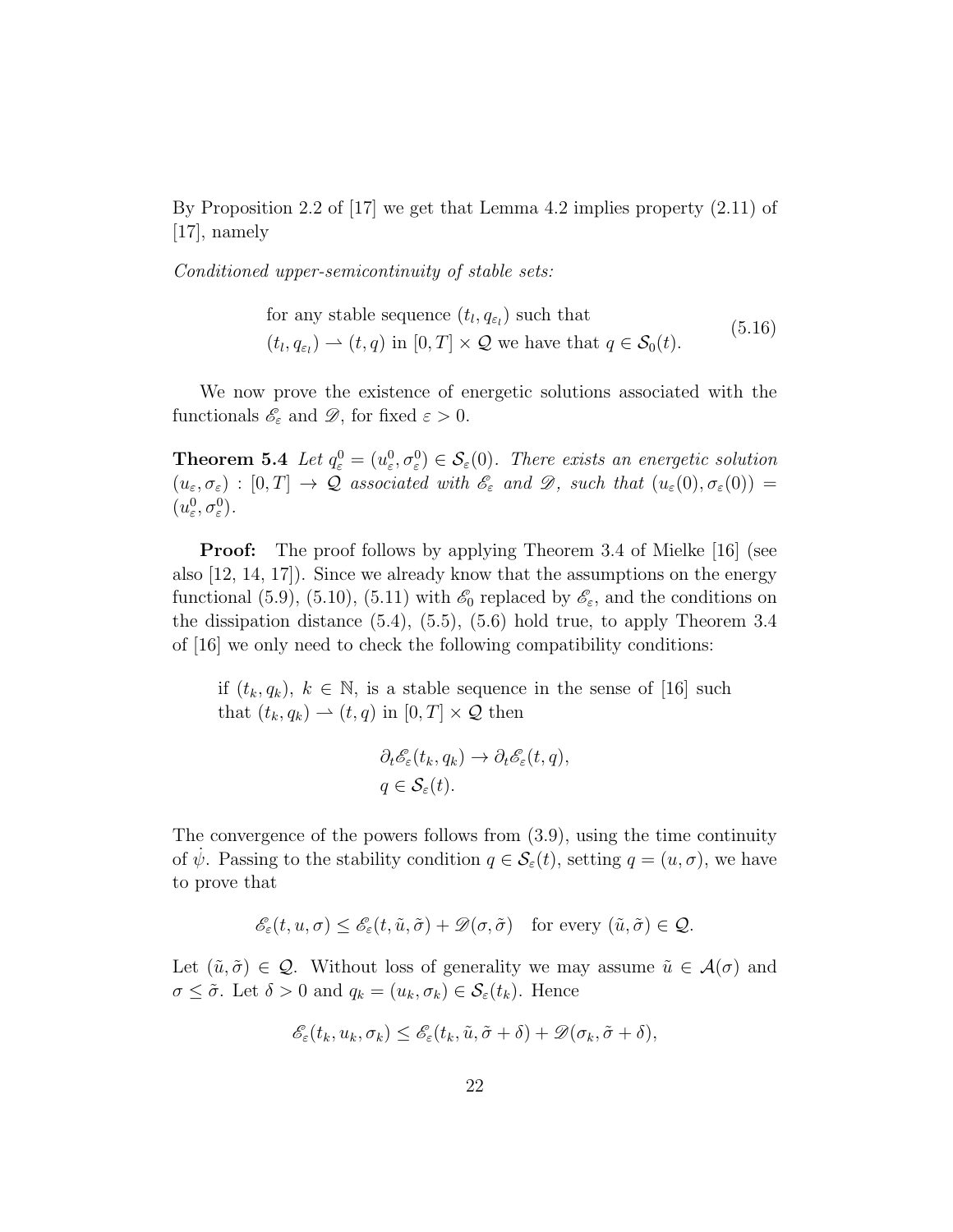and using the lower semicontinuity of  $\mathcal{E}_{\varepsilon}(t, \cdot)$  in Q together with the time regularity of  $\psi$  we deduce

$$
\mathscr{E}_{\varepsilon}(t, u, \sigma) \leq \liminf_{k \to +\infty} \mathscr{E}_{\varepsilon}(t_k, u_k, \sigma_k) \leq \mathscr{E}_{\varepsilon}(t, \tilde{u}, \tilde{\sigma} + \delta) + \mathscr{D}(\sigma, \tilde{\sigma} + \delta).
$$

The arbitrariness of  $\delta$  concludes the proof.

We are now in a position to state our main dimension reduction result. Indeed the next theorem collects the existence of an energetic solution associated with  $\mathscr{E}_0$  and  $\mathscr{D}$ , and the convergence properties of the sequence of solutions associated with  $\mathscr{E}_{\varepsilon}$  and  $\mathscr{D}$ .

**Theorem 5.5** Let, for any  $\varepsilon > 0$ ,  $q_{\varepsilon} = (u_{\varepsilon}, \sigma_{\varepsilon}) : [0, T] \to \mathcal{Q}$  be an energetic solution associated with  $\mathscr{E}_{\varepsilon}$  and  $\mathscr{D}$ . Then there exist an energetic solution  $q =$  $(u, \sigma) : [0, T] \to \mathcal{Q}$  associated with  $\mathscr{E}_0$  and  $\mathscr{D}$  and a sequence  $(\varepsilon_n)$  converging to zero such that, if  $\mathscr{E}_{\varepsilon_n}(0, q_{\varepsilon_n}(0)) \to \mathscr{E}_0(0, q(0))$ , then

- (1)  $\mathscr{E}_{\varepsilon_n}(t, q_{\varepsilon_n}(t)) \to \mathscr{E}_0(t, q(t))$  for every  $t \in [0, T]$ ;
- (2)  $\mathscr{D}(\sigma_{\varepsilon_n}(0), \sigma_{\varepsilon_n}(t)) \to \mathscr{D}(\sigma(0), \sigma(t))$  for every  $t \in [0, T]$ ;
- (3)  $\partial_t \mathscr{E}_{\varepsilon_n}(\cdot, q_{\varepsilon_n}(\cdot)) \to \partial_t \mathscr{E}_0(\cdot, q(\cdot))$  in  $L^1(0,T)$ ;
- (4)  $\sigma_{\varepsilon_n}(t) \to \sigma(t)$  for every  $t \in [0, T]$ ;
- (5) for every  $t \in [0, T]$  there exists a t-dependent subsequence  $(\varepsilon_{n^t})$  of  $(\varepsilon_n)$ such that  $u_{\varepsilon_{n^t}}(t) \rightharpoonup u(t)$  in  $H^1(\Omega_L; \mathbb{R}^3)$ .

**Proof:** By Remark 3.3, the function  $t \mapsto \sigma_{\varepsilon}(t)$  is non-decreasing for any ε. Hence we can apply Helly's theorem (see e.g. [3], Theorem 3.5 Chapter 1) obtaining that there exist a sequence  $(\varepsilon_n)$  and a non-decreasing limit function  $\sigma:[0,T]\to[\sigma_{in},L]$  such that

$$
\sigma_{\varepsilon_n}(t) \to \sigma(t) \quad \text{for every } t \in [0, T]. \tag{5.17}
$$

We have thus proved  $(4)$ .

Since  $t \mapsto (u_{\varepsilon_n}(t), \sigma_{\varepsilon_n}(t))$  is an energetic solution it follows, from the stability condition  $(S)_{\varepsilon_n}$ , that  $\mathscr{E}_{\varepsilon_n}(t, u_{\varepsilon_n}(t), \sigma_{\varepsilon_n}(t))$  is bounded uniformly in  $\varepsilon_n$  and hence, from Korn's inequality (see (5.8)),  $u_{\varepsilon_n}(t)$  is uniformly bounded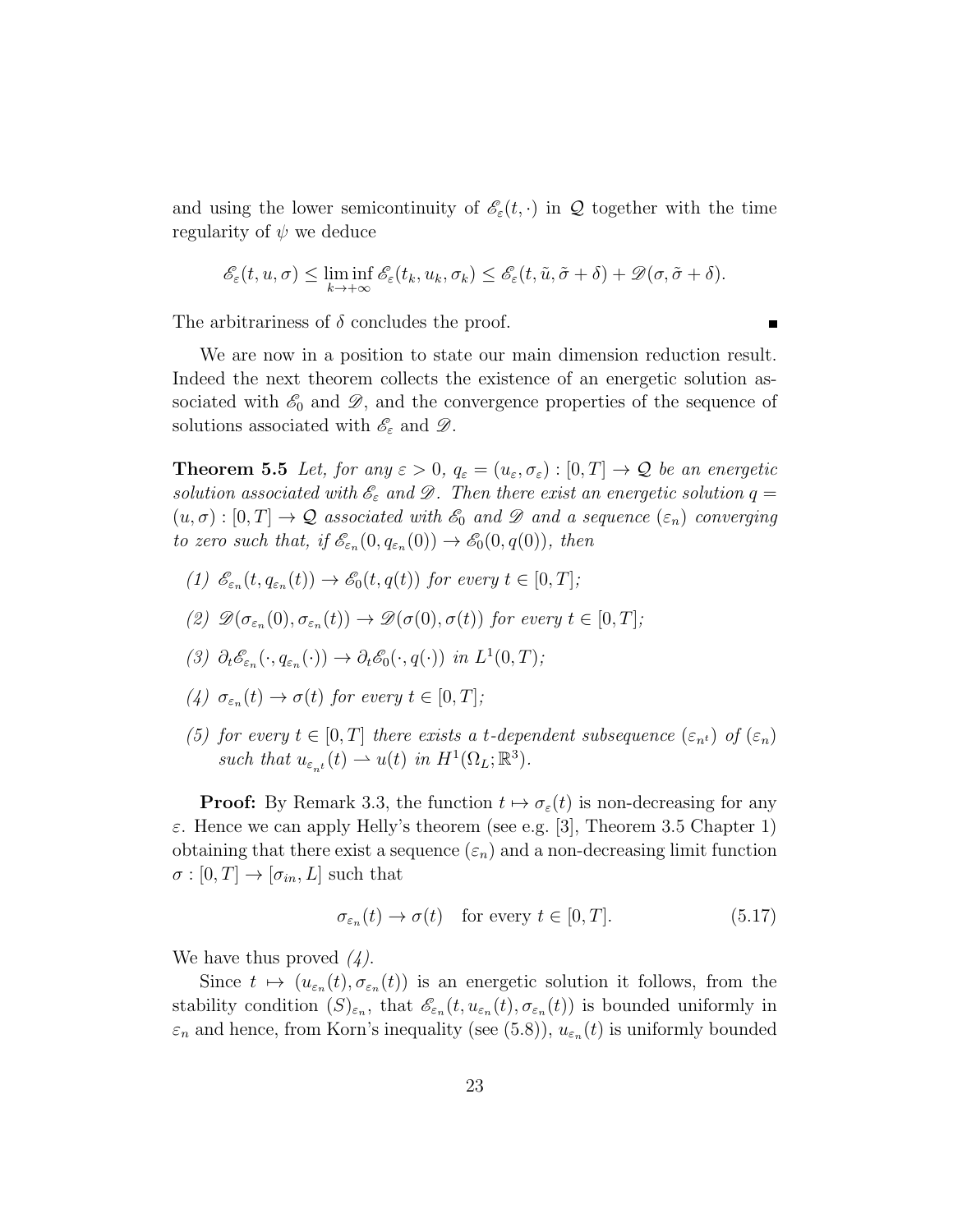in  $H^1$  for every  $t \in [0, T]$ . Thus, for every  $t \in [0, T]$  there exists a subsequence  $(\varepsilon_{n^t})$  such that

$$
u_{\varepsilon_{n}t}(t) \longrightarrow: u(t) \quad \text{in } H^{1}(\Omega_{L}; \mathbb{R}^{3}), \tag{5.18}
$$

that is  $(5)$ , and

$$
\theta(t) := \limsup_{n \to \infty} \partial_t \mathcal{E}_{\varepsilon_n}(t, q_{\varepsilon_n}(t)) = \lim_{n \to \infty} \partial_t \mathcal{E}_{\varepsilon_{n^t}}(t, q_{\varepsilon_{n^t}}(t)). \tag{5.19}
$$

From  $(5.17)$ ,  $(5.18)$ ,  $(5.19)$  and Proposition 5.3 it follows that

$$
\theta(t) = \partial_t \mathcal{E}_0(t, u(t), \sigma(t)).
$$
\n(5.20)

By Theorem 3.1 of [17] and its proof we deduce that  $t \mapsto (u(t), \sigma(t))$  is an energetic solution associated with  $\mathscr{E}_0$  and  $\mathscr{D}$ .

Let us prove (1). By Lemma 4.2 there exist  $\check{q}_{\varepsilon_n} := (\check{u}_{\varepsilon_n}, \check{\sigma}_{\varepsilon_n}) \in \mathcal{Q}$  such that

$$
\check{q}_{\varepsilon_n} \rightharpoonup q(t) = (u(t), \sigma(t))
$$
 in  $Q$ 

and

$$
\limsup_{n\to\infty}\big[\mathscr{E}_{\varepsilon_n}(t,\check{u}_{\varepsilon_n},\check{\sigma}_{\varepsilon_n})+\mathscr{D}(\sigma_{\varepsilon_n}(t),\check{\sigma}_{\varepsilon_n})\big]\leq \mathscr{E}_0(t,u(t),\sigma(t)).
$$

This inequality, together with the stability condition  $(S)_{\varepsilon_n}$ , implies

$$
\limsup_{n \to \infty} \mathcal{E}_{\varepsilon_n}(t, u_{\varepsilon_n}(t), \sigma_{\varepsilon_n}(t)) \le \mathcal{E}_0(t, u(t), \sigma(t)). \tag{5.21}
$$

For every t we may find a subsequence  $\varepsilon'_{n^t}$  of  $(\varepsilon_n)$  such that

$$
\liminf_{n \to \infty} \mathcal{E}_{\varepsilon_n}(t, u_{\varepsilon_n}(t), \sigma_{\varepsilon_n}(t)) = \lim_{n \to \infty} \mathcal{E}_{\varepsilon_n'}(t, u_{\varepsilon_n'}(t), \sigma_{\varepsilon_n'}(t)).
$$
\n(5.22)

From Korn's inequality (5.8) we deduce that there exists a subsequence (not relabeled) and a limit function  $u^*(t) \in H^1(\Omega_L; \mathbb{R}^3)$  such that

$$
u_{\varepsilon'_{n^t}}(t) \rightharpoonup u^*(t) \text{ in } H^1(\Omega_L; \mathbb{R}^3).
$$

We note that

$$
\sigma_{\varepsilon_{n^{t}}^{\prime}}(t)\rightarrow \sigma(t) \quad \text{for every } t\in [0,T].
$$

Let  $\bar{u} \in H^1(\Omega_{\sigma(t)}; \mathbb{R}^3)$ . By Lemma 4.2 there exist  $\tilde{u}_{\varepsilon'_{nt}} \to \bar{u}$  and  $\tilde{\sigma}_{\varepsilon'_{nt}}(t) \to \sigma(t)$ such that

$$
\mathscr{E}_0(t,\bar{u},\sigma(t))\geq \limsup_{n\to+\infty}\left[\mathscr{E}_{\varepsilon_{n^t}'}(t,\tilde{u}_{\varepsilon_{n^t}'},\tilde{\sigma}_{\varepsilon_{n^t}'}(t))+\mathscr{D}(\sigma_{\varepsilon_{n^t}'}(t),\tilde{\sigma}_{\varepsilon_{n^t}'}(t))\right]
$$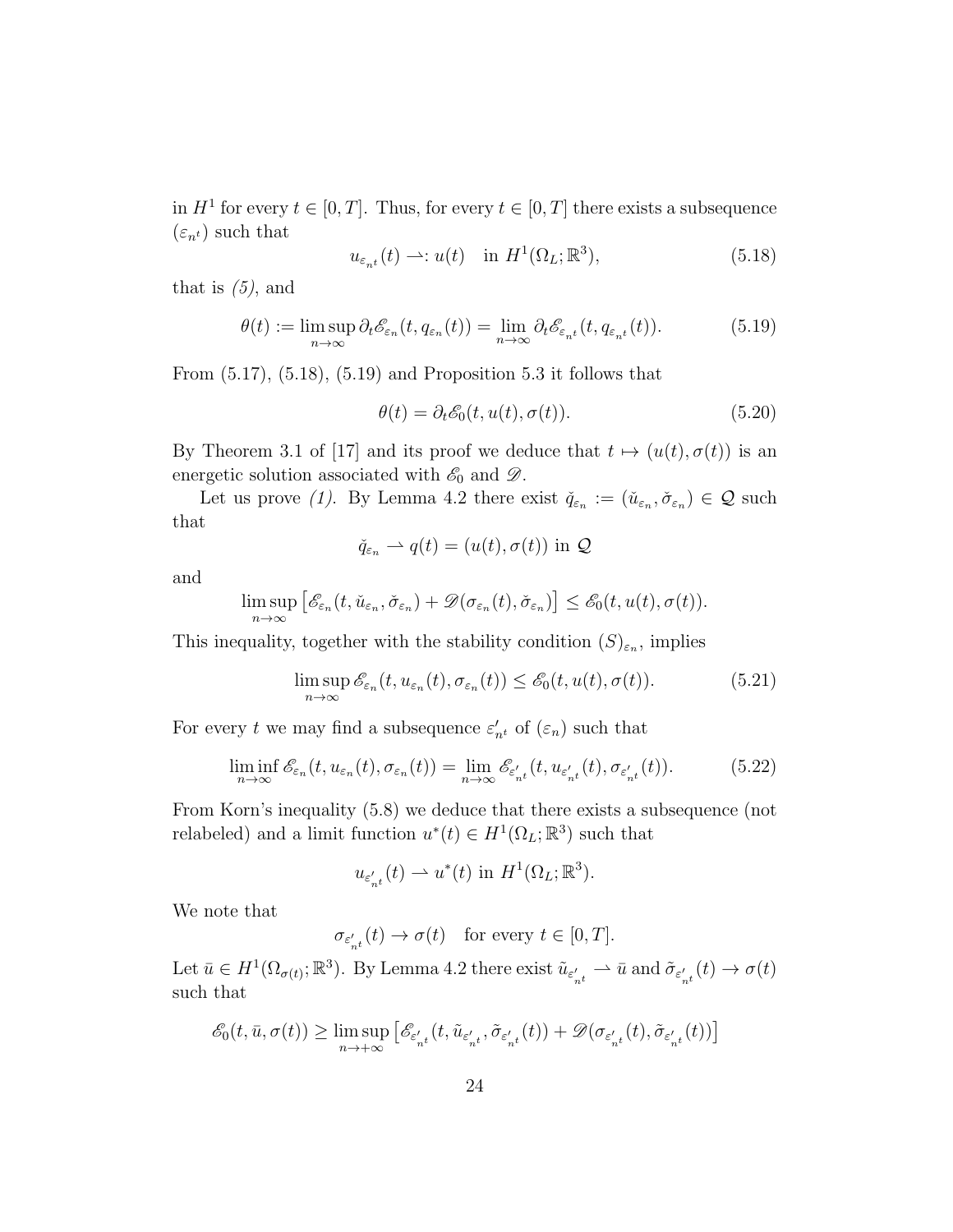$$
\geq \liminf_{n \to +\infty} \mathscr{E}_{\varepsilon'_{n}t}(t, u_{\varepsilon'_{n}t}, \sigma_{\varepsilon'_{n}t}(t)) \geq \mathscr{E}_{0}(t, u^{*}(t), \sigma(t)),\tag{5.23}
$$

where the second inequality holds thanks to the stability condition  $(S)_{\varepsilon'_{n^t}}$ , while the last one follows by Proposition 4.1. Therefore  $u^*(t)$  minimizes  $\mathscr{E}_0(t,\cdot,\sigma(t))$  and hence

$$
\mathscr{E}_0(t, u^*(t), \sigma(t)) = \mathscr{E}_0(t, u(t), \sigma(t)),
$$

for every  $t \in [0, T]$ . From this equality, (5.22) and (5.23) it follows

$$
\liminf_{n\to\infty} \mathscr{E}_{\varepsilon_n}(t, u_{\varepsilon_n}(t), \sigma_{\varepsilon_n}(t)) \geq \mathscr{E}_0(t, u(t), \sigma(t)),
$$

and, from (5.21), we obtain (1). Since  $t \mapsto \sigma_{\varepsilon_n}(t)$  is non-decreasing and  $\mathscr D$  is continuous on its effective domain, (2) follows from (5.17).

Let us prove  $(3)$ . By Remark 3.3 and  $(5.10)$  we derive that the functions  $\partial_t \mathscr{E}_{\varepsilon_n}(\cdot, q_{\varepsilon_n}(\cdot))$  form a bounded sequence in  $L^{\infty}(0,T)$ . Passing to a subsequence (not relabeled) we have  $\partial_t \mathscr{E}_{\varepsilon_n}(\cdot, q_{\varepsilon_n}(\cdot)) \stackrel{*}{\rightharpoonup} \theta_*$  in  $L^{\infty}(0,T)$ . By taking the limit in the balance of energy  $(E)_{\varepsilon_n}$  we find

$$
\mathscr{E}_0(t, u(t), \sigma(t)) + \mathscr{D}(\sigma(0), \sigma(t)) = \mathscr{E}_0(0, u(0), \sigma(0)) + \int_0^t \theta_*(s) ds,
$$

and, using the fact that  $t \mapsto (u(t), \sigma(t))$  is an energetic solution associated with  $\mathscr{E}_0$  and  $\mathscr{D}$  and recalling (5.20), we get

$$
\mathscr{E}_0(0, u(0), \sigma(0)) + \int_0^t \theta(s) ds = \mathscr{E}_0(0, u(0), \sigma(0)) + \int_0^t \theta_*(s) ds.
$$

Hence  $\theta = \theta_*$  a.e. in  $(0, T)$  and by Lemma 3.5 of [12] we get condition (3).

**Remark 5.6** If the rate-independent problem associated with  $\mathscr{E}_0$  and  $\mathscr{D}$  has a unique energetic solution, the property stated in point  $(5)$  of Theorem 5.5 holds for the whole sequence  $u_{\varepsilon_n}$ .

# 6 Euler-Lagrange equations

The main purpose of this section is to rewrite the definition of energetic solution in terms of Kirchhoff-Love displacements. Moreover we deduce the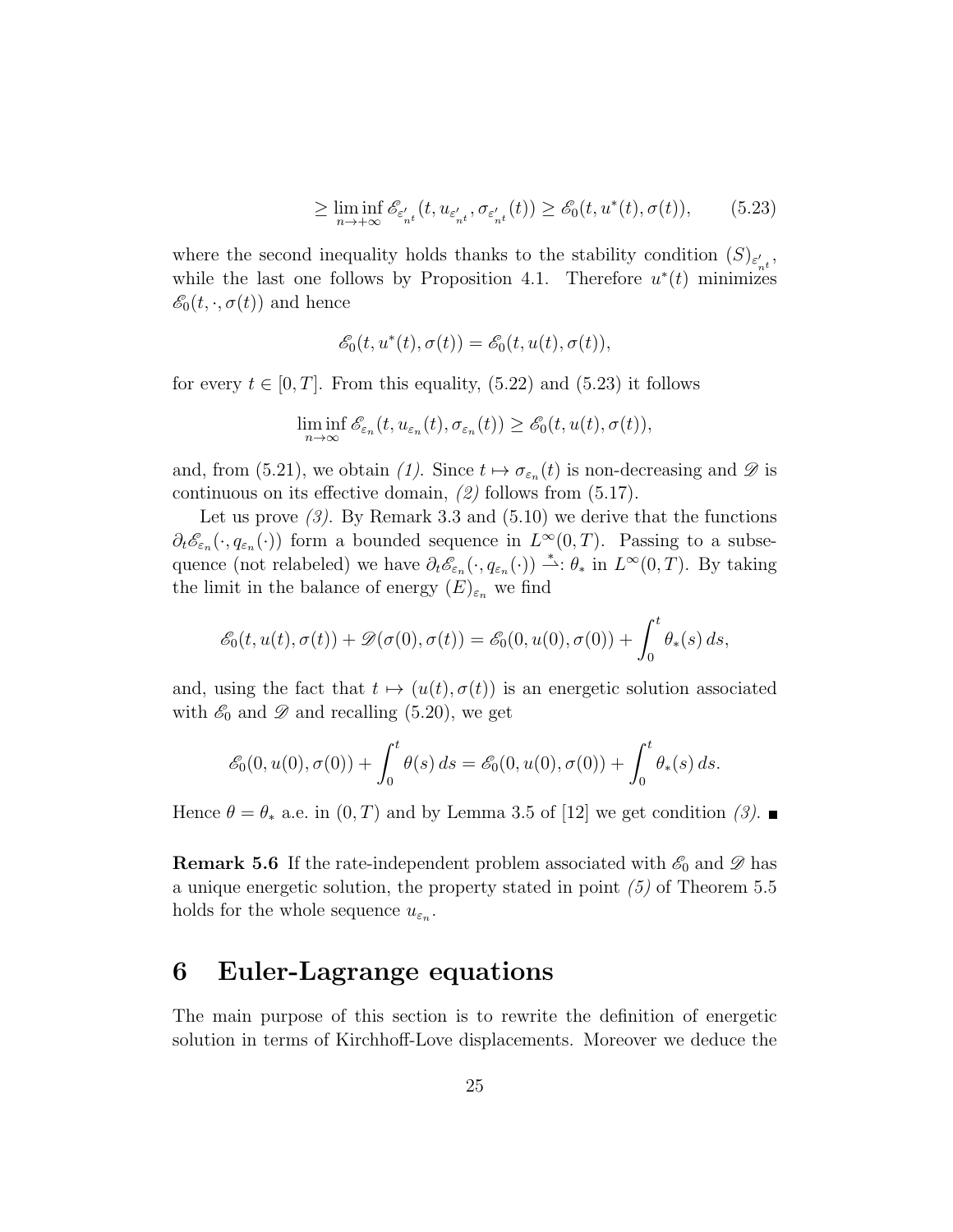Euler-Lagrange equations associated with the limit problem. Our deduction is quite formal, in the sense that we suppose that the fields involved are regular enough to justify the computations.

Let  $t \mapsto (u(t), \sigma(t))$  be an energetic solution associated with the functionals  $\mathscr{E}_0$  and  $\mathscr{D}$ . Setting  $w(t) := u(t) + \psi(t)$ , we have  $w(t) \in KL(\Omega_{\sigma(t)}, \mathbb{R}^3)$  and  $w(t) = \psi(t)$  on  $\partial_D \Omega$  for every  $t \in [0, T]$ .

In the sequel we fix the time  $t$  and, to simplify the notation, we omit to write the dependence on this variable. Since  $w \in KL(\Omega_{\sigma}, \mathbb{R}^{3})$  then, denoting  $\omega_{\sigma} := \omega \setminus \gamma_{\sigma}$ , there exist  $\rho_{\alpha} \in H^{1}(\omega_{\sigma})$  and  $\xi \in H^{2}(\omega_{\sigma})$  such that  $w_{\alpha} =$  $\rho_{\alpha} - x_3 \xi_{,\alpha}$  and  $w_3 = \xi$ . Therefore

$$
\tilde{E}w = \tilde{E}\rho - x_3 D^2 \xi.
$$

With

$$
M(\xi) := \frac{h^3}{12} \mathbb{C}^0 D^2 \xi, \quad N(\rho) = h \mathbb{C}^0 \tilde{E} \rho,
$$
  

$$
\bar{g}_p([\rho], [D\xi]) := \int_{-h/2}^{h/2} g_p^0([\rho_\alpha - x_3 \xi_\alpha] e_\alpha) dx_3,
$$

the limit energy rewrites as

$$
\mathcal{E}_0(t, u, \sigma) = \frac{1}{2} \int_{\omega_{\sigma}} \left( N(\rho) \cdot \tilde{E}\rho + M(\xi) \cdot D^2 \xi \right) d\mathcal{H}^2 + + \int_{\gamma_{\sigma}} \left( h g_v([\xi]) + \bar{g}_p([\rho], [D\xi]) \right) d\mathcal{H}^1 =: \mathcal{E}_{KL}(t, \rho, \xi, \sigma).
$$

In terms of  $\rho$  and  $\xi$  we can rewrite Definition 5.1 of energetic solution associated with  $\mathscr{E}_{KL}$  and  $\mathscr{D}$ .

**Definition 6.1** An energetic solution associated with the functionals  $\mathscr{E}_{KL}$ and  $\mathscr{D}$ , is a function  $(\rho, \xi, \sigma) : [0, T] \to H^1(\omega_L; \mathbb{R}^2) \times H^2(\omega_L) \times [\sigma_{in}, L]$  such that the map  $t \mapsto \partial_t \mathscr{E}_{KL}(t, \rho(t), \xi(t), \sigma(t)) \in L^1(0, T)$  and satisfying for every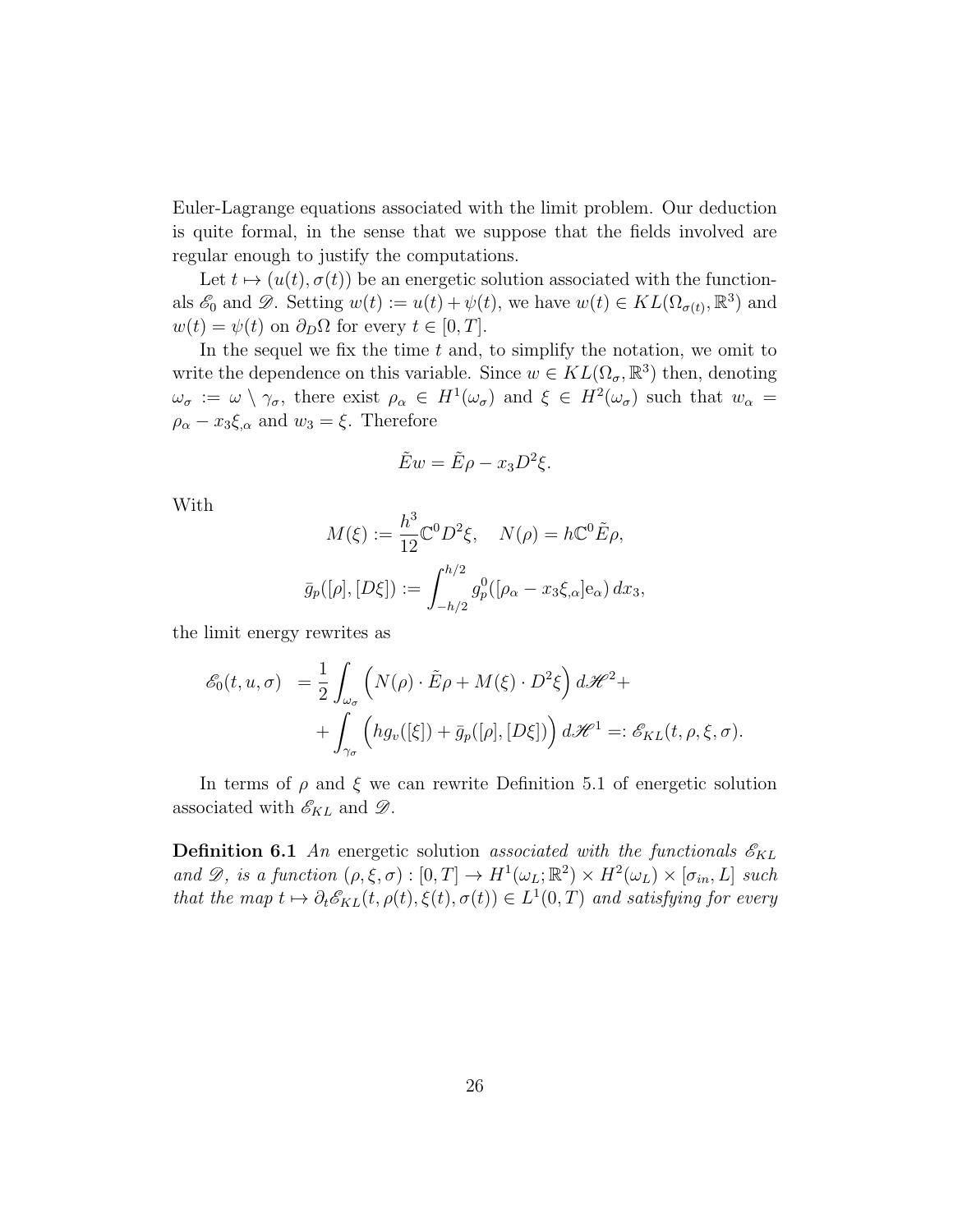$t \in [0, T]$  a stability condition  $(S)_{KL}$  and an energy balance condition  $(E)_{KL}$ :

$$
(S)_{KL} \mathcal{E}_{KL}(t, \rho(t), \xi(t), \sigma(t)) < +\infty, \text{ and,}
$$
  

$$
\mathcal{E}_{KL}(t, \rho(t), \xi(t), \sigma(t)) \le \mathcal{E}_{KL}(t, \tilde{\rho}, \tilde{\xi}, \tilde{\sigma}) + \mathcal{D}(\sigma(t), \tilde{\sigma})
$$
  
for every  $(\tilde{\rho}, \tilde{\xi}, \tilde{\sigma}) \in H^1(\omega_L; \mathbb{R}^2) \times H^2(\omega_L) \times [\sigma_{in}, L],$   
 $(E)_{KL} \mathcal{E}_{KL}(t, \rho(t), \xi(t), \sigma(t)) + \text{Diss}_{\tilde{\sigma}}(\sigma: [0, t]) = \mathcal{E}_{KL}(0, \rho(0), \xi(0), \sigma(0)) +$ 

$$
(E)_{KL} \mathcal{E}_{KL}(t, \rho(t), \xi(t), \sigma(t)) + \text{Diss}_{\mathscr{D}}(\sigma; [0, t]) = \mathcal{E}_{KL}(0, \rho(0), \xi(0), \sigma(0)) + \int_0^t \partial_t \mathcal{E}_{KL}(s, \rho(s), \xi(s), \sigma(s)) ds.
$$

Let  $(\rho, \xi, \sigma)$  be an energetic solution associated with  $\mathscr{E}_{KL}$  and  $\mathscr{D}$ . Following Bourdin, Francfort and Marigo [5], from the stability condition  $(S)_{KL}$  we derive the following stationarity necessary conditions

$$
\int_{\omega_{\sigma}} \left( N(\rho) \cdot \tilde{E}\hat{\rho} + M(\xi) \cdot D^2 \hat{\xi} \right) d\mathcal{H}^2 + \n+ \int_{\gamma_{\sigma}} \left( h g'_v([\xi])[\hat{\xi}] + D_1 \bar{g}_p([\rho], [D\xi]) \cdot [\hat{\rho}] + D_2 \bar{g}_p([\rho], [D\xi]) \cdot [D\hat{\xi}] \right) d\mathcal{H}^1 = 0
$$

for all  $\hat{\rho} \in H^1(\omega_{\sigma}; \mathbb{R}^2)$  and  $\hat{\xi} \in H^2(\omega_{\sigma}),$  and

$$
\partial_{\sigma} \mathcal{E}_{KL}(t, \rho, \xi, \sigma) + \kappa(\gamma(\sigma)) \ge 0.
$$



The domain  $\omega_\sigma$  and the notation used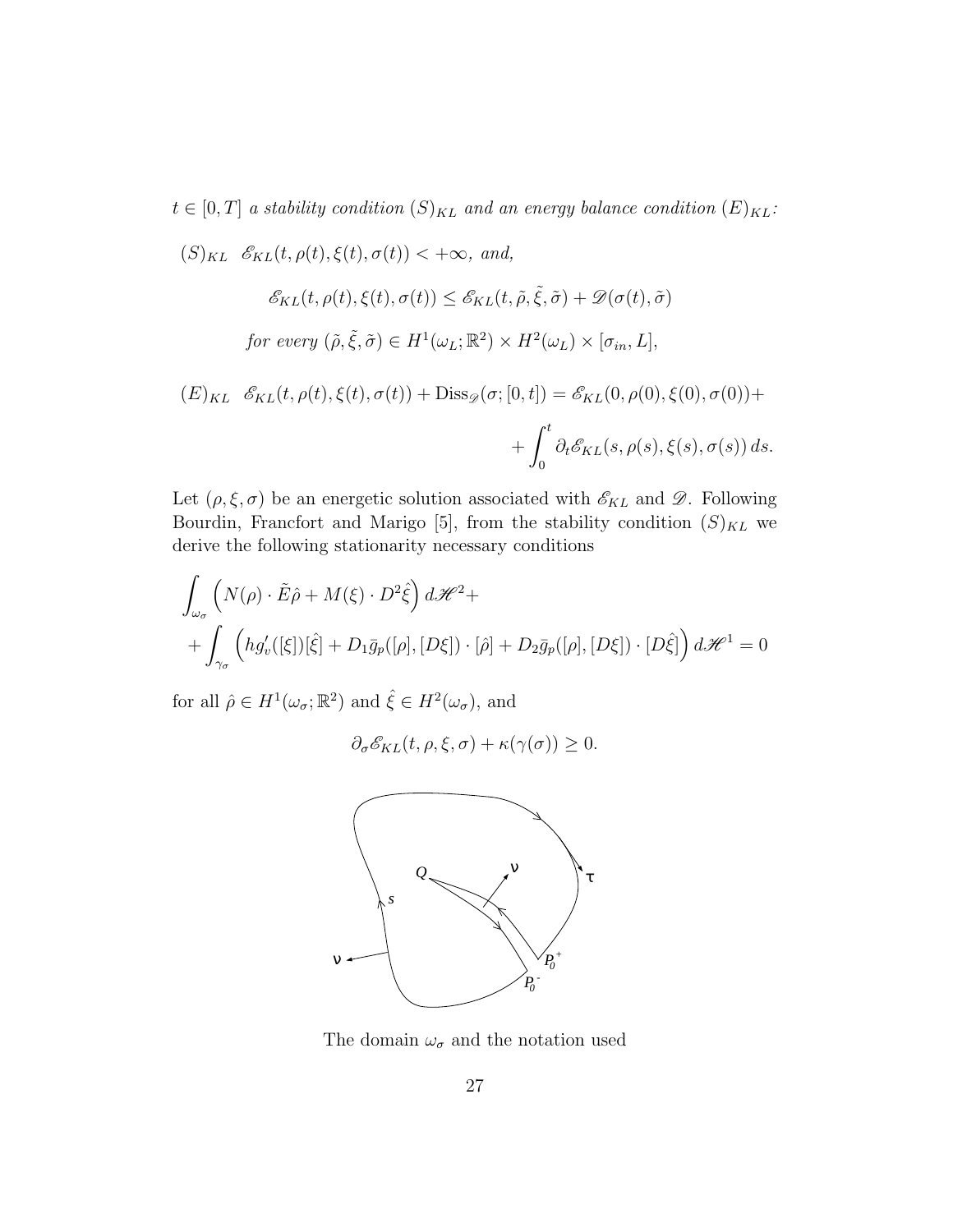For a region  $\omega$  with smooth boundary  $\partial \omega$  the conditions above yield the following equilibrium equations which hold for a.e.  $t \in (0, T)$ 

$$
\begin{aligned}\n\text{div}\,N(\rho) &= 0, \\
\text{div}\,\text{div}\,M(\xi) &= 0, \\
N(\rho)\nu &= 0, \\
(M(\xi)\nu \cdot \tau)_{,s} + \text{div}\,M(\xi) \cdot \nu = 0, \\
[N(\rho)]\nu &= 0, \\
[N(\rho)]\nu &= 0, \\
-(N(\rho)\nu)^+ + D_1\bar{g}_p([\rho],[D\xi]) = 0, \\
[(M(\xi)\nu \cdot \tau)_{,s} + \text{div}\,M(\xi) \cdot \nu] &= 0, \\
((M(\xi)\nu \cdot \tau)_{,s} + \text{div}\,M(\xi) \cdot \nu)^+ + h g'_v([\xi]) - (D_2\bar{g}_p([\rho],[D\xi]) \cdot \tau)_{,s} = 0, \\
[M(\xi)\nu \cdot \nu) &= 0, \\
(M(\xi)\nu \cdot \nu)^+ - D_2\bar{g}_p([\rho],[D\xi]) \cdot \nu = 0, \\
[M(\xi)\nu \cdot \tau] (P_0^+) + D_2\bar{g}_p([\rho](P_0), [D\xi](P_0)) \cdot \tau = 0, \\
-M(\xi)\nu \cdot \tau] (P_0^-) + D_2\bar{g}_p([\rho](P_0), [D\xi](P_0)) \cdot \tau = 0, \\
[M(\xi)\nu \cdot \tau] (Q) &= 0, \\
\partial_\sigma \mathcal{E}_0(t, \rho, \xi, \sigma) + \kappa(\gamma(\sigma)) \ge 0, \\
\dot{\sigma} &\ge 0, \\
(\partial_\sigma \mathcal{E}_0(t, \rho, \xi, \sigma) + \kappa(\gamma(\sigma))) \dot{\sigma} &= 0,\n\end{aligned}
$$

where  $\nu$  and  $\tau$  denote the unit normal and tangent vectors to  $\partial \omega_{\sigma}$  as represented in figure,  $s$  is the arclength,  $f,s$  denotes the derivative of  $f$  with respect to s and, finally, for the jump points  $P = P_0^-$ ,  $P_0^+$ , Q of  $\nu$ ,  $\llbracket M(\xi)\nu \cdot \tau \rrbracket(P)$ denotes the jump in P along the boundary  $\partial \omega_{\sigma}$  of the trace of  $M(\xi)\nu \cdot \tau$ .

Acknowledgements. The work of L.F. has been supported by the INDAM-GNAMPA research project 2009 "Problemi di giunzione in multi-strutture". The work of C.Z. has been developed within the program "Metodi variazionali nello studio di alcuni modelli matematici" of the University of Udine. The work of R.P. has been supported by Regione Autonoma della Sardegna under the project "Modellazione Multiscala della Meccanica dei Materiali Compositi (M4C)".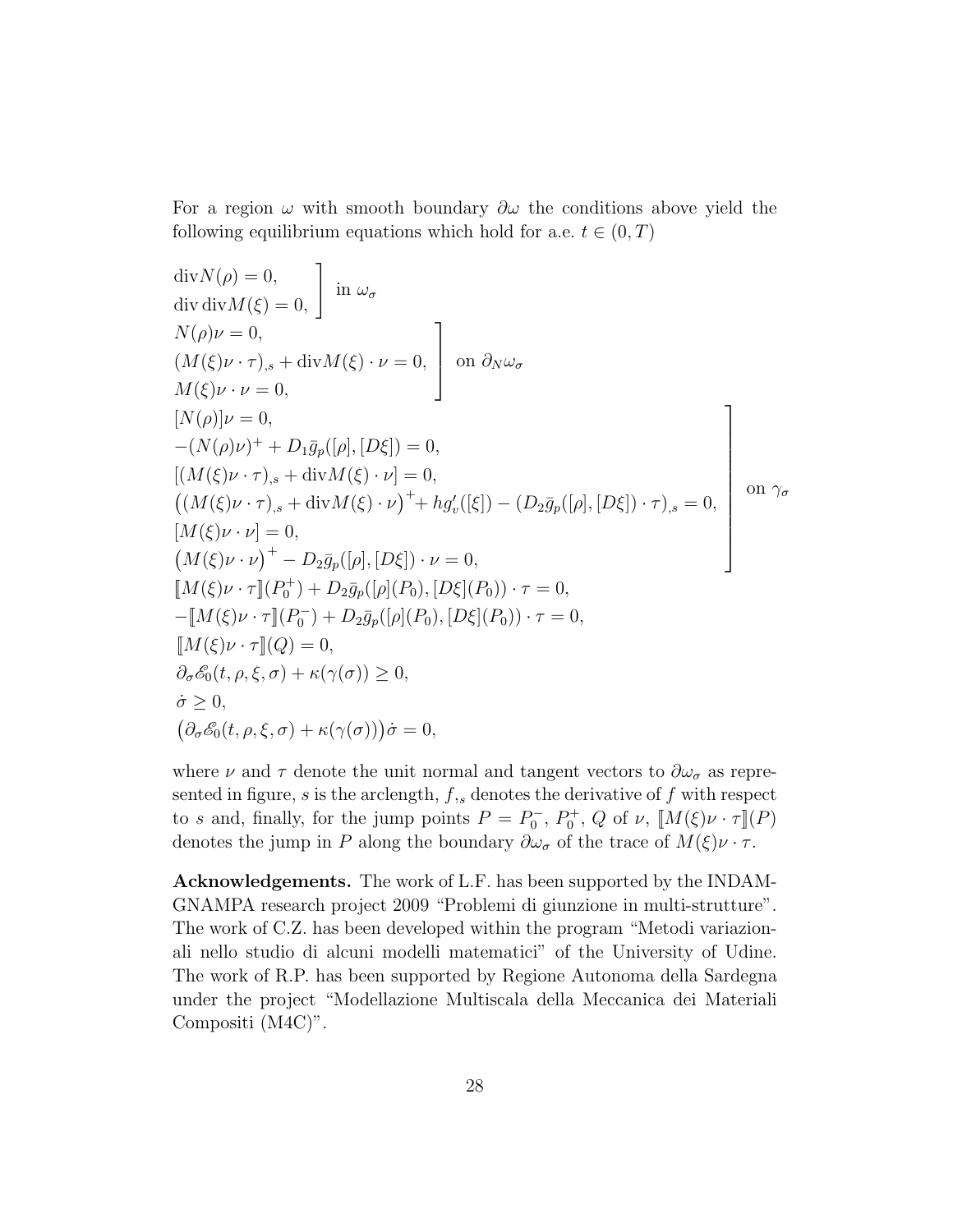#### References

- [1] E. Acerbi, G. Buttazzo, and D. Percivale. A variational definition of the strain energy for an elastic string. J. Elasticity,  $25(2):137-148$ , 1991.
- [2] J.-F. Babadjian. Quasistatic evolution of a brittle thin film. Calc. Var. Partial Differential Equations, 26(1):69–118, 2006.
- [3] V. Barbu and T. Precupanu. Convexity and optimization in Banach spaces, volume 10 of Mathematics and its Applications (East European Series). D. Reidel Publishing Co., Dordrecht, romanian edition, 1986.
- [4] A. C. Barroso, G. Bouchitté, G. Buttazzo, and I. Fonseca. Relaxation of bulk and interfacial energies. Arch. Rational Mech. Anal., 135(2):107–173, 1996.
- [5] B. Bourdin, G. A. Francfort, and J.-J. Marigo. The variational approach to fracture. J. Elasticity, 91(1-3):5–148, 2008.
- [6] A. Braides. Γ-convergence for beginners, volume 22 of Oxford Lecture Series in Mathematics and its Applications. Oxford University Press, Oxford, 2002.
- [7] F. Cagnetti. A vanishing viscosity approach to fracture growth in a cohesive zone model with prescribed crack path. Math. Models Methods Appl. Sci., 18(7):1027–1071, 2008.
- [8] P. G. Ciarlet and P. Destuynder. A justification of the two-dimensional linear plate model. *J. Mécanique*,  $18(2):315-344, 1979$ .
- [9] G. Dal Maso. An introduction to  $\Gamma$ -convergence. Birkhäuser, Boston, 1993.
- [10] G. Dal Maso, G. Francfort, and R. Toader. Quasistatic crack growth in nonlinear elasticity. Arch. Rational Mech. Anal., 176:165–225, 2005.
- [11] G. Francfort and J.-J. Marigo. Revisiting brittle fracture as an energy minimization problem. J. Mech. Phys. Solids, 46:1319–1342, 1998.
- [12] G. Francfort and A. Mielke. Existence results for a class of rate-independent material models with nonconvex elastic energies. J. reine angew. Math., 595:55–91, 2006.
- [13] A. A. Griffith. The phenomena of rupture and flow in solids. Philos. Trans. R. Soc. Lond. Ser. A, 221:163–198, 1920.
- [14] A. Mainik and A. Mielke. Existence results for energetic models for rateindependent systems. Calc. Var. Partial Differential Equations, 22(1):73–99, 2005.